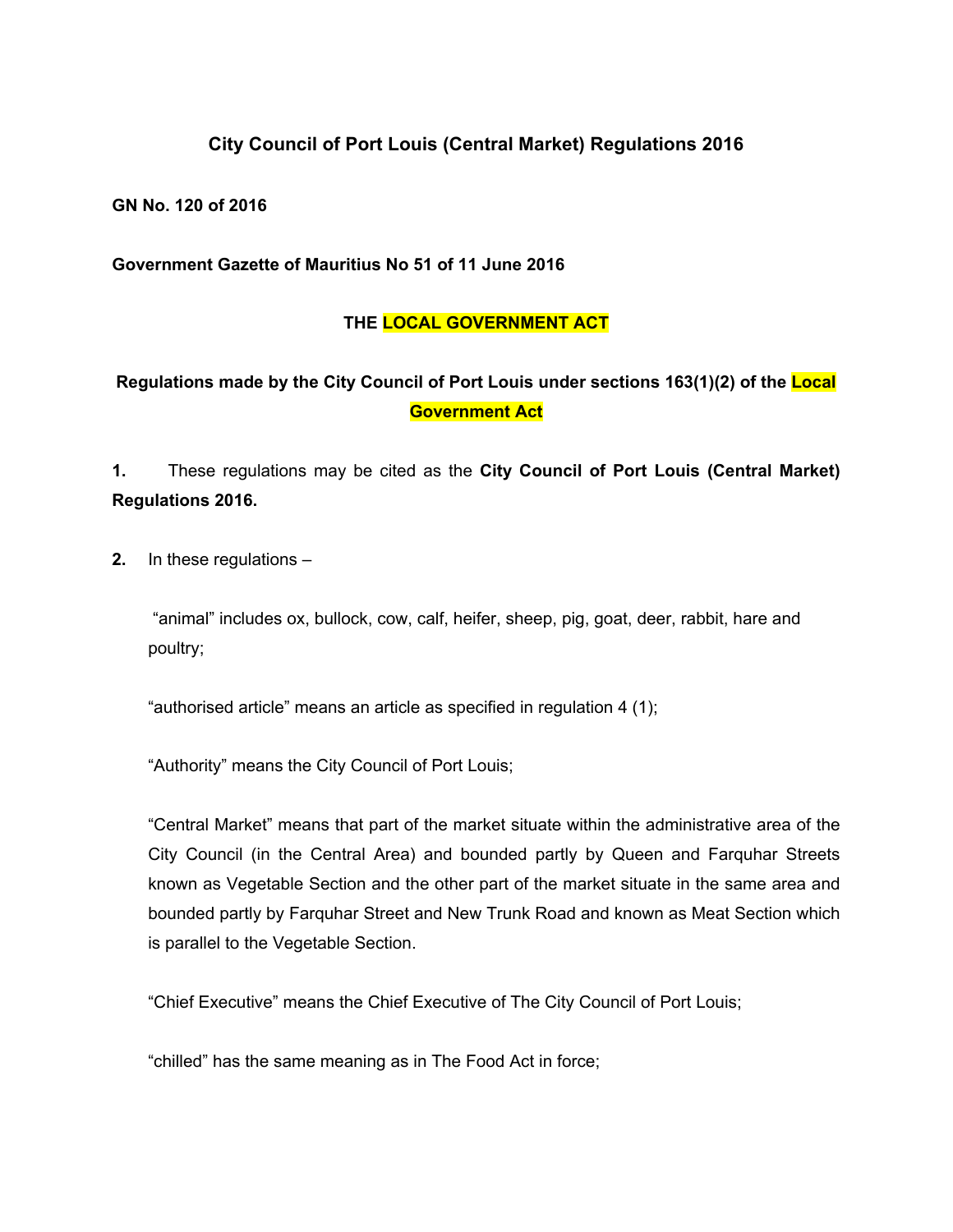"contract" means an occupation contract in the form set out in the First Schedule or as the Council may otherwise approve;

"Council" means the City Council of Port Louis;

"employee" means any person employed by the stall occupier to occupy his stall shop/space as the Council may approve and who is duly registered with the National Pension Fund of the Ministry of Social Security, National Solidarity and Senior Citizens Welfare & Reform Institutions and shall be subject to all Municipal Markets/Fairs Regulations made by this Council under the Local Government Act;

"food" -

- (a) means any substance, whether processed, semi-processed or raw, which is intended for human consumption; and
- (b) includes any substance which has been used in the manufacture, preparation or treatment of food;

"Frozen food" includes any poultry or poultry product, meat, meat product, whole or filleted fish, fish product and sea-foods which have been maintained at a temperature of -18 degrees or below;

"identification badge", means a badge in the form set out in the Second Schedule;

"Inspector" means an officer of the Council appointed for the control and supervision of the markets;

"market" means the Central Market;

"meat" includes every edible part of any animal fit for human consumption;

"salted Fish" means fish or any part ofit which has been prepared and added with salt and fit for human consumption;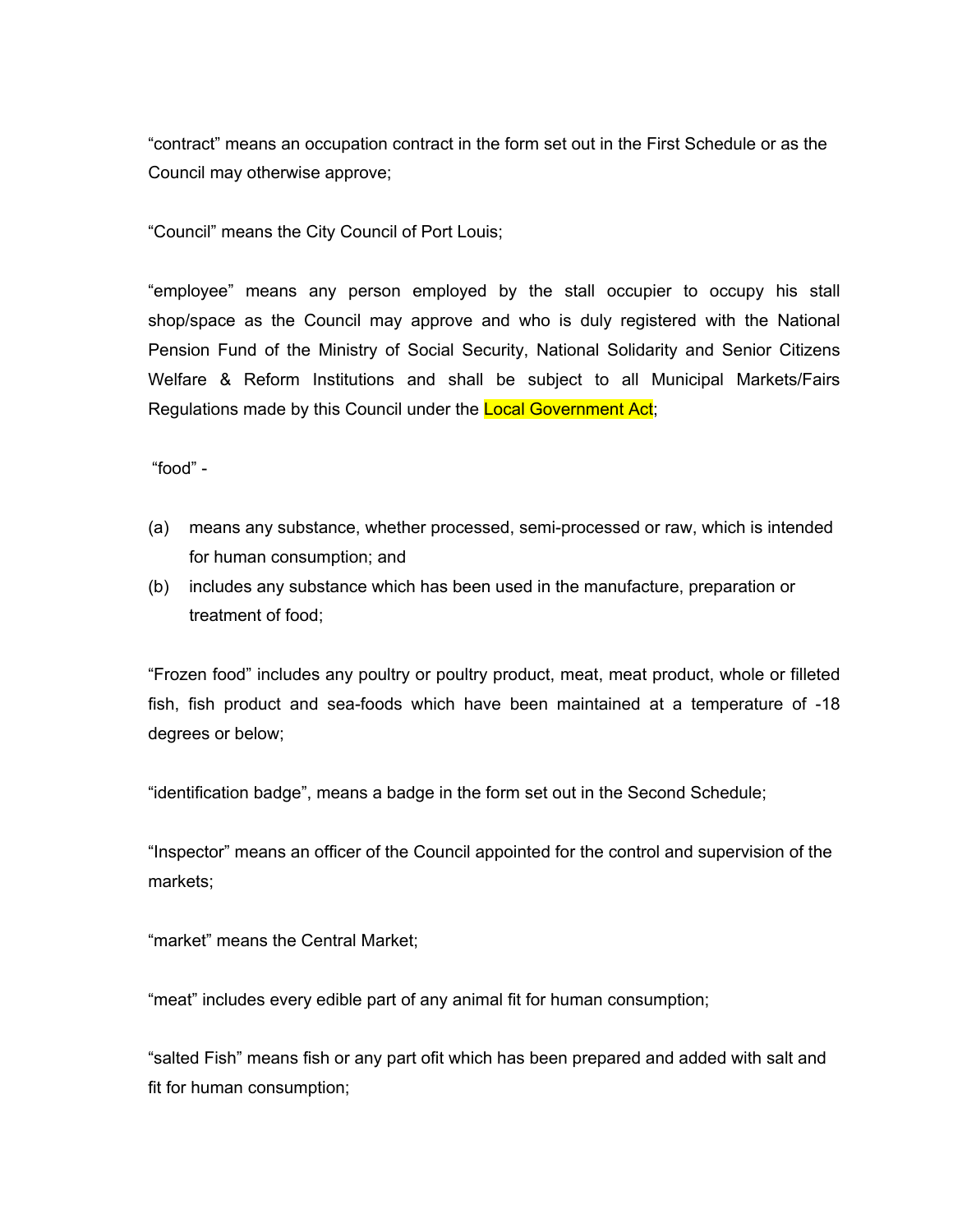"Sanitary Authority" has the same meaning as used in the Public Health Act in force;

"stall" means any stall/shop/kiosk or other space in the market allotted by the Council to a stall occupier in return for the prescribed fee payment;

"stall occupier" means any person authorised by the Council to occupy a stall/shop or other place for the sale of authorized articles inside the market and shall be subject to all Municipal Markets/Fairs Regulations made by this Council under the Local Government Act;

"vegetables" include tubercule and any herbs, creepers or leaves;

"venison" means any edible part of a deer, stag, hind including offals fit for human consumption.

**3.** (1) The market shall be divided into such sections as the Council may approve.

(a) the time at which the market shall be opened on any day shall be the following:-

5.00 a.m in Summer, i.e 1 October to 31 March inclusively,

5.30 a.m in Winter, i.e 1 April to 30 September inclusively.

- (b) the time at which the market shall be closed on every day of the week shall be 18.00 hours except on Sundays and Public Holidays when it shall be at 12.00 hours.
- (c) notwithstanding subparagraph (a) & (b) above, the City Council or the Chief Executive may allow any section of the market to open or to close at other times for specific purposes.
- (d) once the market is closed, no stall Occupier shall stay inside the market.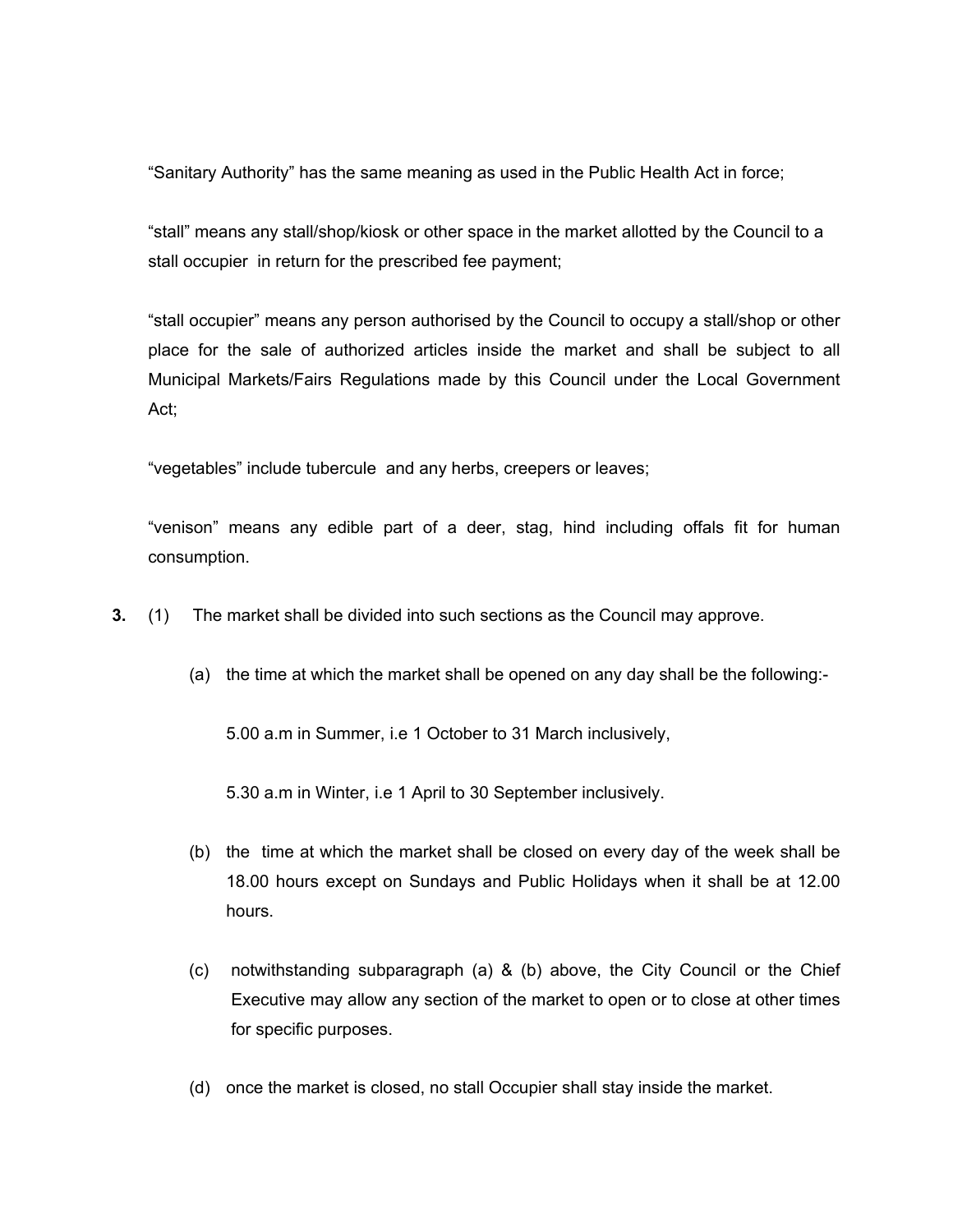(e) members of the public shall not be allowed inside the market half an hour before closing time.

(2) It shall be an offence for a stall occupier to erect or to cause to be erected any structure on his/her stall unless authorised by the Council.

(3) All refuse shall be deposited or emptied in places set apart for that purpose and no person shall scatter or throw about in the market any left overs, leaves, peelings, wastepaper or other refuse of any sort.

(4) Every butcher shall provide at his own expense a block for chopping purposes.

(5) Every stall occupier selling fresh meat /chicken and fish/sea foods shall provide a chilling cabinet as per provision of the Food Act in force.

(6) Every butcher shall keep in a constant state of cleanliness his stall, his chopping block, the various utensils used by him, as well as the interior of his stall, and to have them daily and properly washed and cleaned.

**4**. (1) The following articles shall subject to paragraph (2), be authorised articles which may be sold in the market;

- (a) full grown fruits, vegetables, edible roots, tubers, betel leaves, herbal/aromatic/medicinal plants not of a poisonous nature, pickles;
- (b) haberdashery, fancy goods, cutlery, earthenware, chinaware; glassware, toys, ready-made garments, cosmetics, articles of clothing, footwear;
- (c) small hardware, electric, electronic, metallic appliances, plastic products, utensils;
- ( d) milk, infused tea, coffee and cocoa, soft drinks, milk products, lemonade, minerals, fruit juices, non-alcoholic beverages, bottle-water by retail only;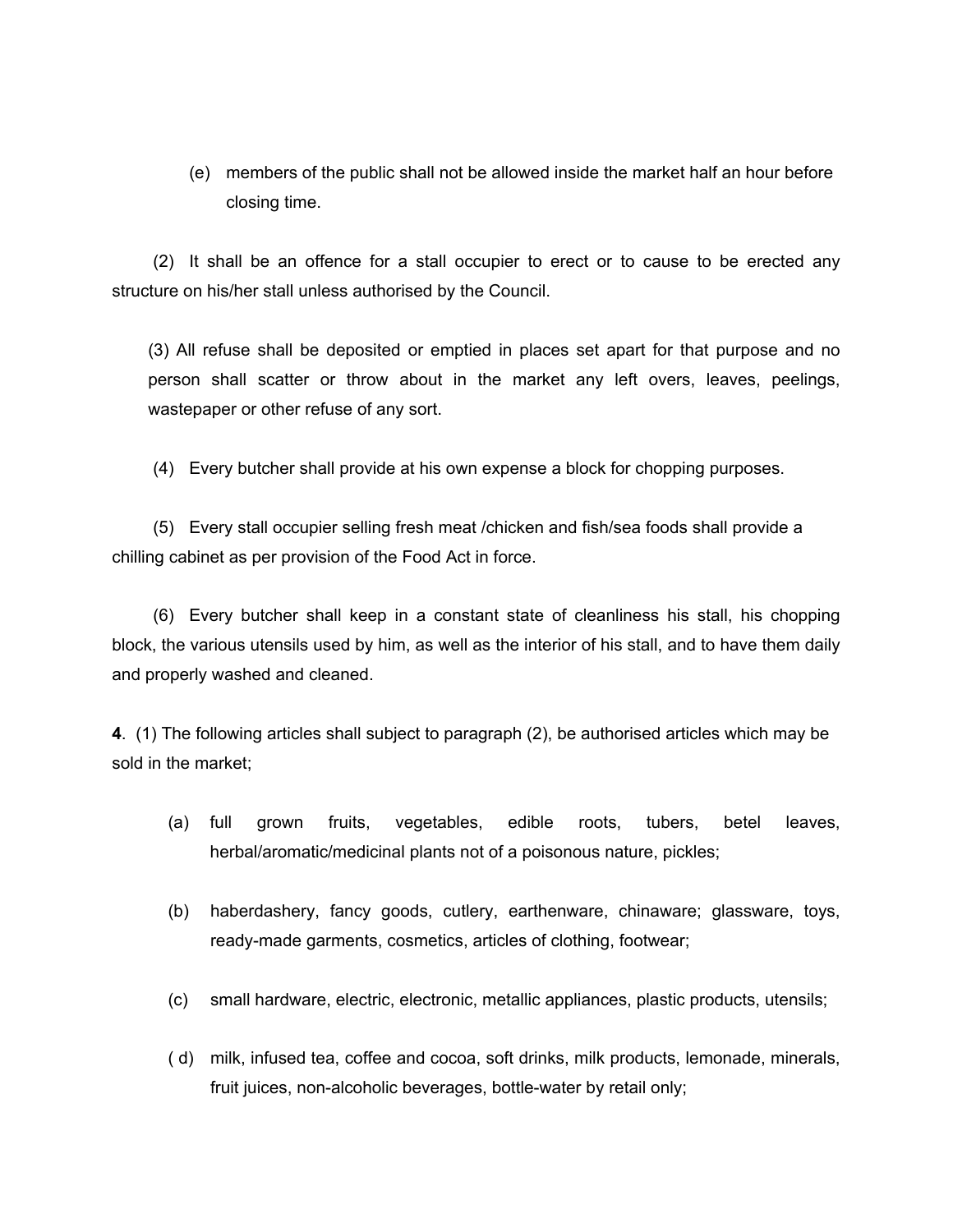- (e) beef, fish, veal, mutton, lamb, goats and kid's flesh, hare, rabbit, meat, pork, sausages, black pudding and other preparations made from pork and tripe;
- (f) offals of goat, beef, chicken, sheep and pork;
- (g) chicken (fresh/chilled, frozen) and eggs;
- (h) venison;
- (i) fresh fish with exception hereinafter specified in paragraph (2);
- (j) seafoods (fresh/chilled/frozen);
- (k) salted and dried fish;
- (l) grain to be used as food;
- (m) bread, cakes, pastries, cooked foods, pre-packed foods and other foods items;
- (n) flowers, bouquets;
- (o) baskets, handicrafts and other wickerwork of local manufacture;
- (p) chilled or frozen meat frozen vegetables, frozen fish;
- (q) honey and wax;
- (r) stationery, newspapers, books, magazines, greeting cards, CDs & DVDs engravings;
- (s) any other articles (foodstuffs & non-foodstuffs) which may be approved by the Council. .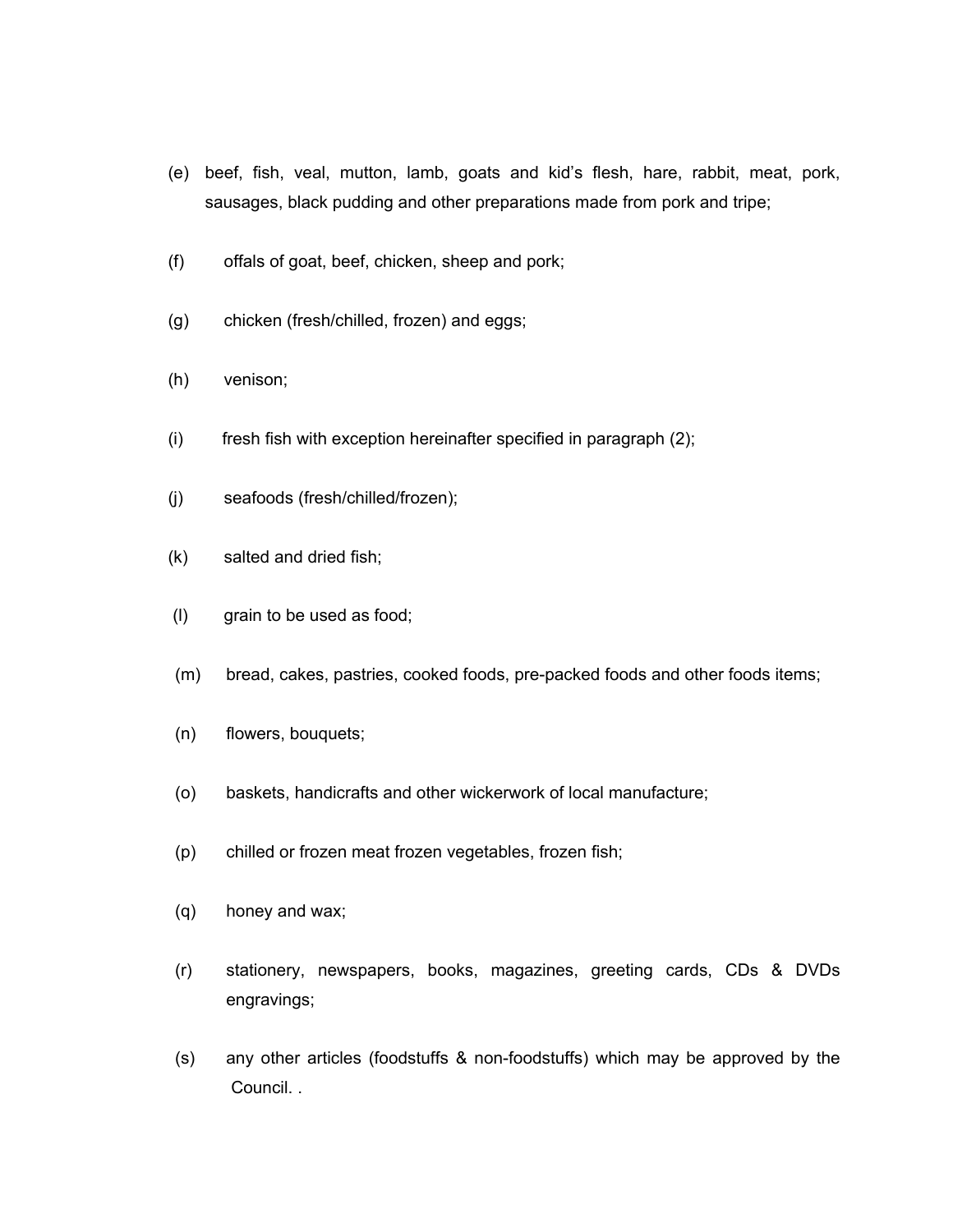(2) No person shall introduce into the market any of the following species of fish, seafoods and other animal –

- (a) the yellow-tailed croissant;
- (b) the *veille loutre* or other *wrasse;*
- (c) the *varavara*
- (d) the giblot
- (e) the wrasse called *crabe noire;*
- (f) the *cheval de bois;*
- (g) the *chemise*
- (h) the sinsillac
- (i) the flat wrasse called *bambara*
- (j) the crab with red spots;
- (k) the benitier;
- (l) the sea urchin;
- (m) the caret or hawk's bill turtle;
- (n) the *laffe*, if alive;
- (o)the *boule-tangue*
- (p) the remora or pilot of the shark;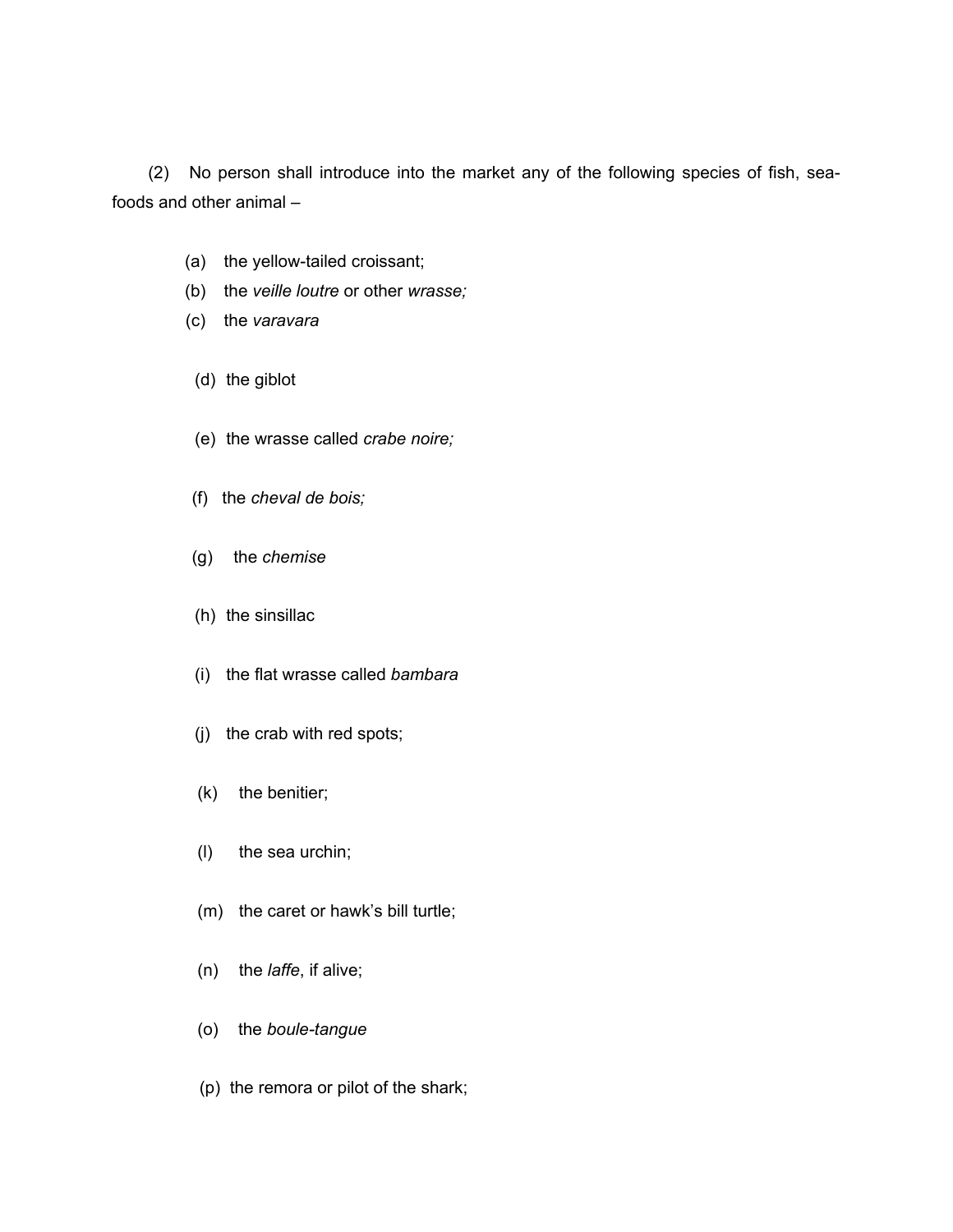(q) the *caranx SP (carangue des bancs);* and

(r) *grosse sardine (harengula ovalis).*

(3) Any *poule-d'eau* and any *carangue* exceeding 7.5 kilogrammes in weight shall be gutted before being brought into the market.

(4) The flesh of shark shall be exposed for sale on a separate stall at a distance from usual fish-stalls and bearing a distinctive label or sign.

(5)No person shall expose for sale in the market any sea-foods of any kind that are not in season or not of the size authorised in any enactment relating to fisheries.

(6) No person shall introduce into the market any locally grown mushrooms except the kind commonly called *"champignon grosse patte* ".

(7) No carcass of a sheep, lamb, goat or kid shall be allowed into the market without the tail and part of the skin thereof adhering to it.

- (8) Goats' and kids' flesh shall not be sold or exposed for sale as mutton or lamb.
- (9) No person shall expose for sale in the market any sausages, black pudding or preserved pork which have not been prepared in an approved slaughter house.
- (10) Any frozen/chilled fish intended to be cut for sale shall be previously gutted and cleaned before exposing it for sale.
- (11) No meat shall be admitted into the market unless it has been found to be fit for human consumption by the Mauritius Meat Authority or the Sanitary Authority.
- (12) It shall be an offence for any stall occupier to sell or expose for sale vegetables, fruits, meat, fish, poultry, seafoods' or any food items which are unfit for human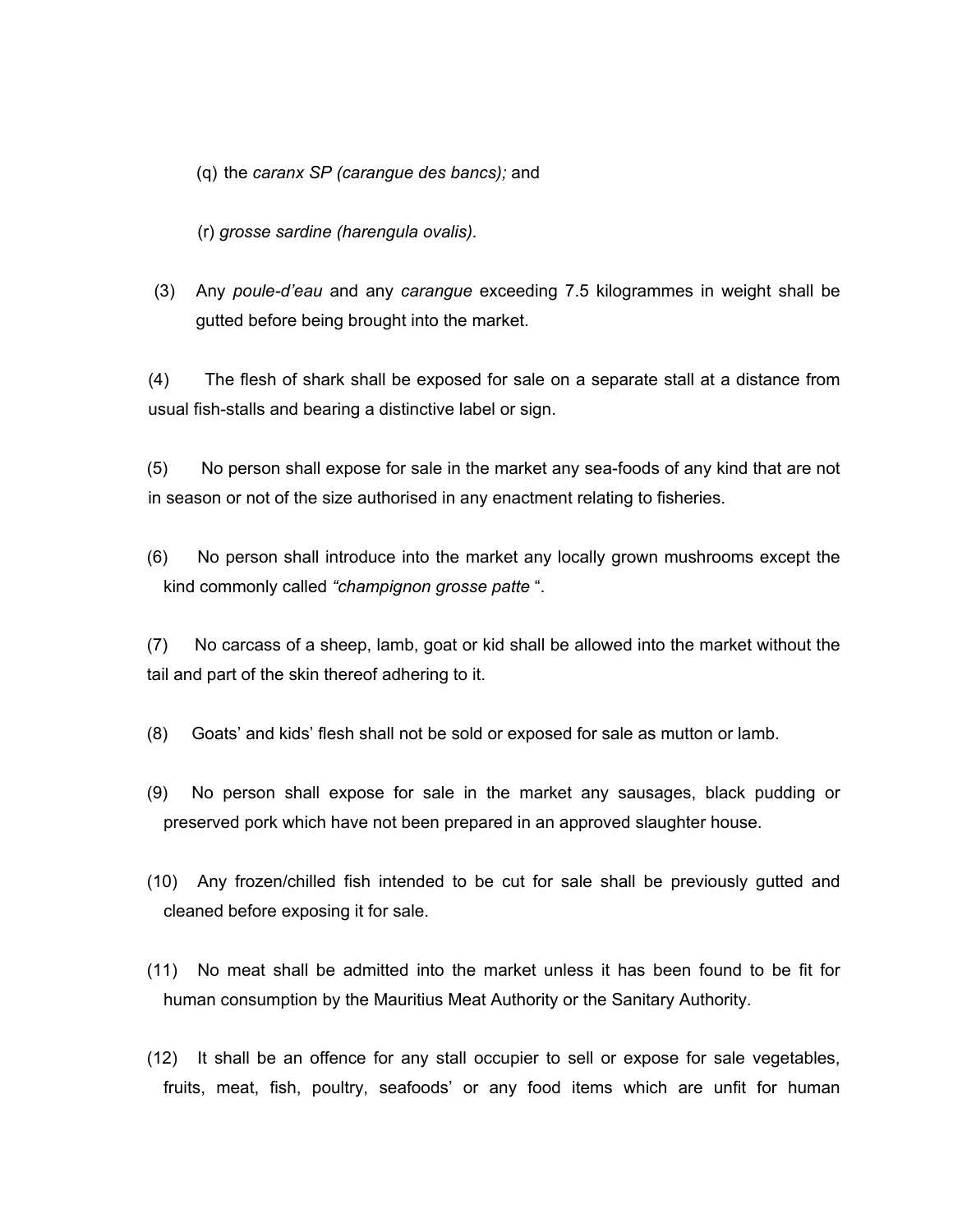consumption.

**5.** (1) Cooking of food shall be authorised only at specific spaces reserved for such purposes as the Council may approve.

(2) No person shall introduce dogs or other domestic animals into the market.

(3) No person shall sit on the tables or stalls in the market.

(4) No person shall be allowed to enter the market unless decently dressed and not under the influence of intoxicating drinks or drugs.

(5) (a) Every stall occupier selling haberdashery products, or involved in the cooking of foods or other similar activities shall be bound to keep in his custody, at all times, an appropriate fire extinguisher which shall be in good working condition.

(b) Stall-occupiers involved in cooking activities shall extinguish the fire before leaving the market. They shall be responsible for any damage to the buildings, dependencies or implements of the market in case of fire caused by their negligence or default.

(6) It shall be an offence for any stall occupier to leave, deposit or expose authorised articles for sale in any passage, alley, open space between or on the sides of stalls, shops or booths or any unauthorised space meant for the free flow of members of the public.

(7) No barrel, basket, bag or other similar receptacle shall be kept inside the market, except for the storage of grains, seeds or other articles requiring special receptacles for proper exposure.

(8) No person shall cause any trouble in the market or use foul, insulting or unbecoming language, or play games or behave indecently therein.

(9) No person suffering from any communicable disease shall be allowed to trade in the market.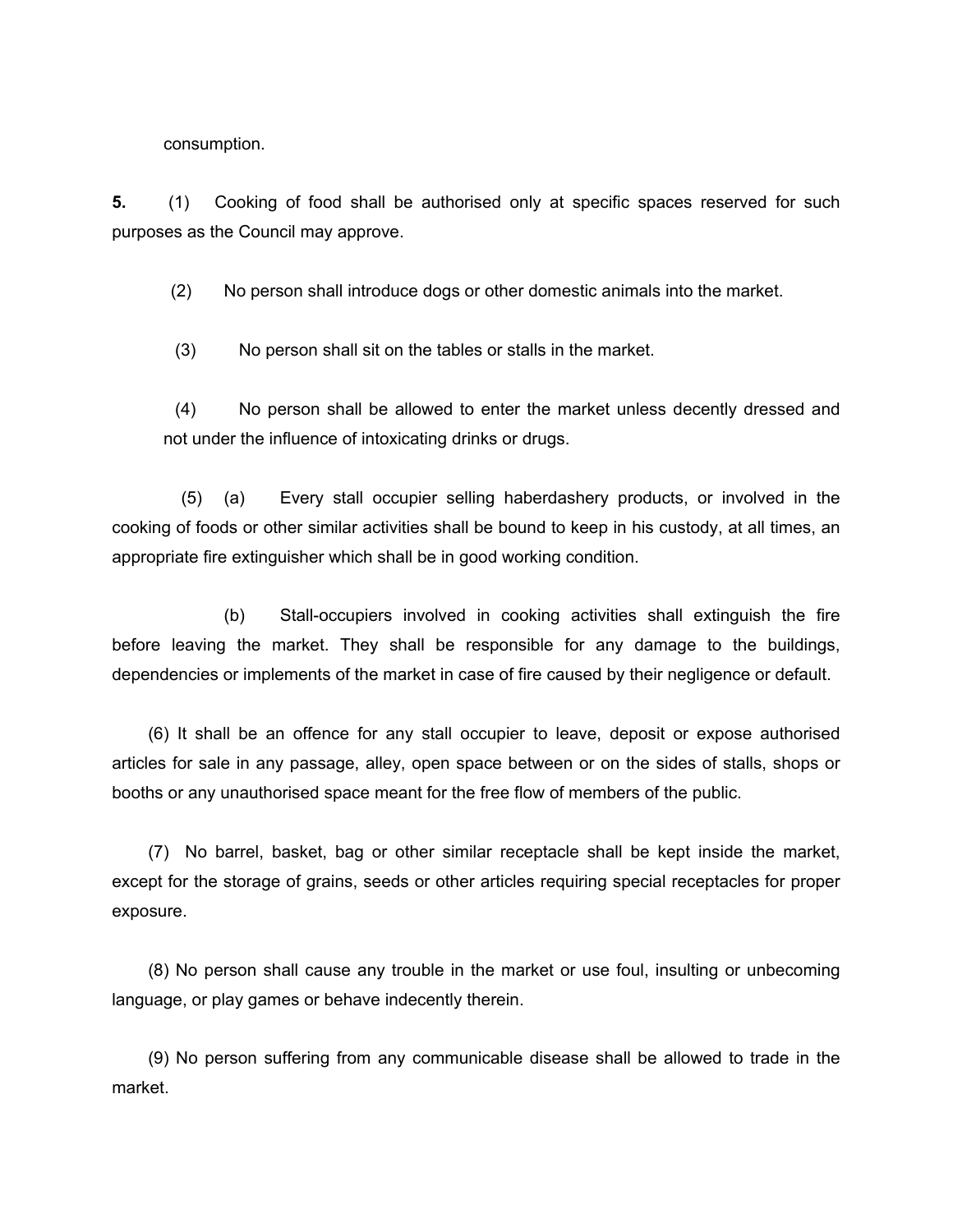(10) No person shall stay inside the market once it is closed.

(11) It shall be an offence to enter the market by riding bicycles, autocycles, motorcycles or by driving motor vehicles.

(12) It is strictly forbidden to smoke in the market.

**6.** (1) Any authorized article brought for sale into the market shall be openly exposed on the stall allotted to the stall occupier.

(2) The price of any articles or goods exposed for sale in the market shall be conspicuously affixed on the article.

(3) No hawking activity or sale by auction shall take place inside the market.

(4) Every stall occupier/employee or any other person shall annoy or stop any person with a view to make the most of his goods.

(5)Every stall occupiers shall on demand produce to an inspector a certificate or other document or information establishing to the satisfaction of the inspector, the name, the address, the telephone number of the planter or the owner (if the seller is not selling vegetables grown by himself) of the vegetables exposed for sale by him at his/her stall in the market.

(6) No meat shall be introduced or exposed for sale in the market unless it has been prepared in an approved slaughter house and bears the mark of the slaughter house and is accompanied by a permit signed by the veterinary officer or the inspector of the slaughter house on which shall be stated –

- (a) the name of the owner;
- (b) the market at which the meat is intended to be sold;
- (c) the number and weight of carcasses and the quantity of sausages blackpudding and other preparations intended to be introduced in the market.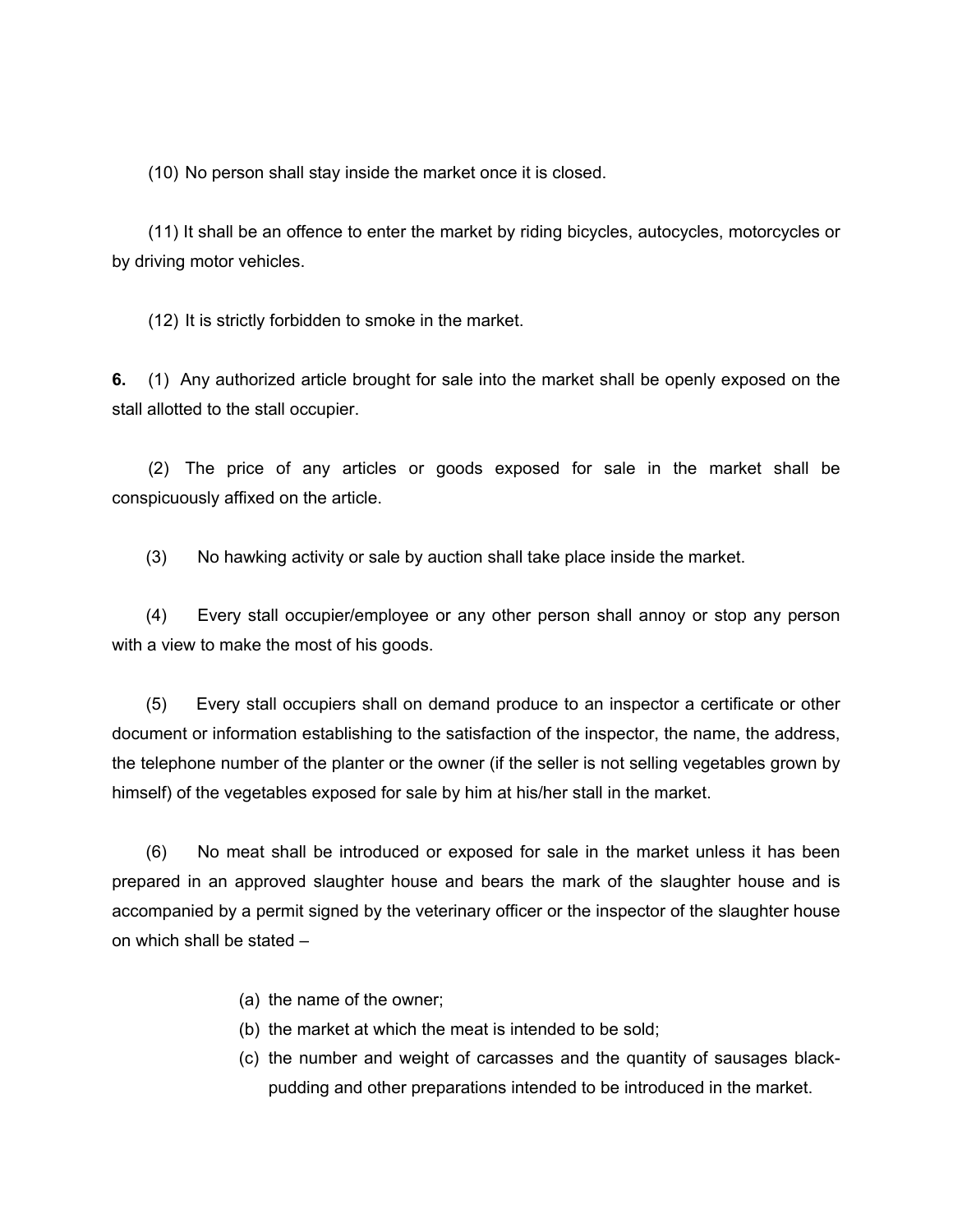(7) No venison shall be introduced or exposed for sale in the market unless it is accompanied by a certificate stating –

- (a) the place where the animal was killed;
- (b) the date of such killing; and
- (c) the number of carcasses and their weight.

(8) No animal shall be slaughtered or dressed inside the market.

(9) Every stall occupier selling fish or tripe shall keep a supply of fresh water constantly at hand, in which he/she shall wash the articles sold by him/her to prevent bad smell.

(10) Every stall occupier gutting or cleaning fresh fish in the market shall have a watertight vessel placed close to his/her stall and containing a sufficient quantity of quick lime or any approved disinfectant, wherein to put the offal.

(11) No person shall gutter fresh fish in any market unless he is the occupier or employee on such stall/space authorized to sell fresh fish.

(12) No offal shall be thrown on the ground in the market and its vicinities.

(13) No fresh fish remaining unsold at the close of the market shall be exposed for sale as fresh fish the next morning.

(14) Frozen foods sold by butchers or fishmongers in the market shall be kept in freezer as per provision of the Food Act in force.

(15*)* No frozen food shall be removed from a freezer except as and when required for sale.

(16) In the event of a power failure or breakdown causing the items stored in a freezer to thaw, the contents shall be disposed of as directed by an inspector.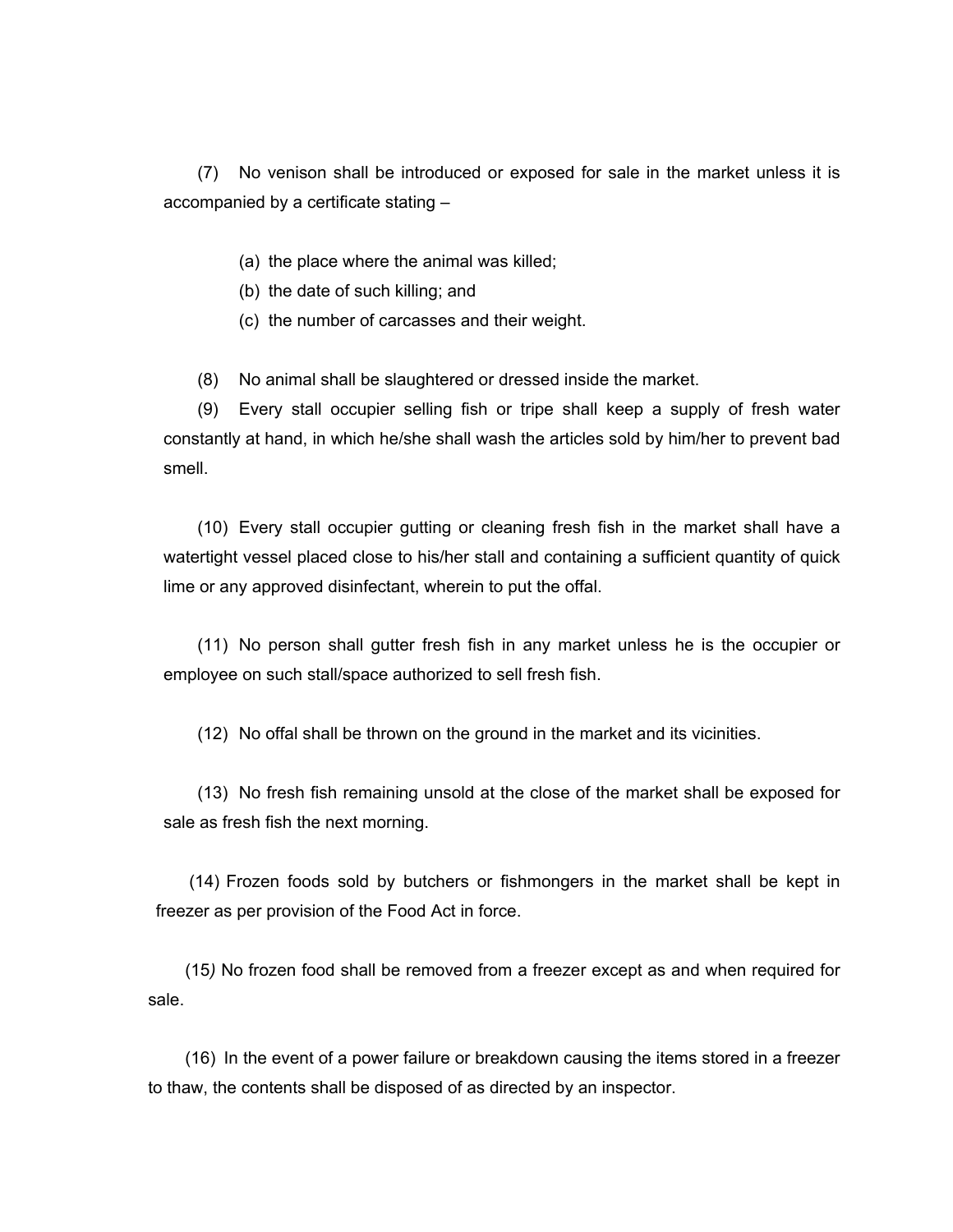(17) No meat, chicken, fish or sea-foods which have been removed from the market shall be reintroduced therein after their removal therefrom.

(18) No frozen/chilled meat, chicken, fish or sea-foods shall be stored/exposed for sale together with fresh ones.

- **7.** The stall occupier shall be held responsible for the cleaning of the stall let to him.
- **8.** Every vehicle bringing articles to the market shall be unloaded outside the gates or in another designated area and shall be allowed to remain there only during unloading.

**9.** (1) Every stall occupier selling articles by weight or measure in the market shall have his own appropriate weights, measures and instruments, duly assized under the Legal Metrology Act.

(2) Every stall occupier selling by weight shall have a self indicating weighing instrument.

(3) The weighing instrument shall be placed in such a position that the weighing of goods and the indicated weight are simultaneously clearly visible to the purchaser.

(4) A set of appropriate weights, measures and instruments, duly assized under the Legal Metrology Act, shall be kept at the office of the Inspector in charge of the market.

(5) It shall be lawful for any purchaser to request an inspector on duty in the market to verify the quantity of his/her goods purchased, and should the said quantity not be found correct, the stall occupier who has sold the goods shall make up the difference.

**10.** (1) Following "Expression of Interest", the Council may allocate, by contract "a *durée determiné"* any vacant stall or space under such conditions as may be laid down in an Occupation Contract in the form set out in the First Schedule. Any such contract may be renewed as approved by the Council.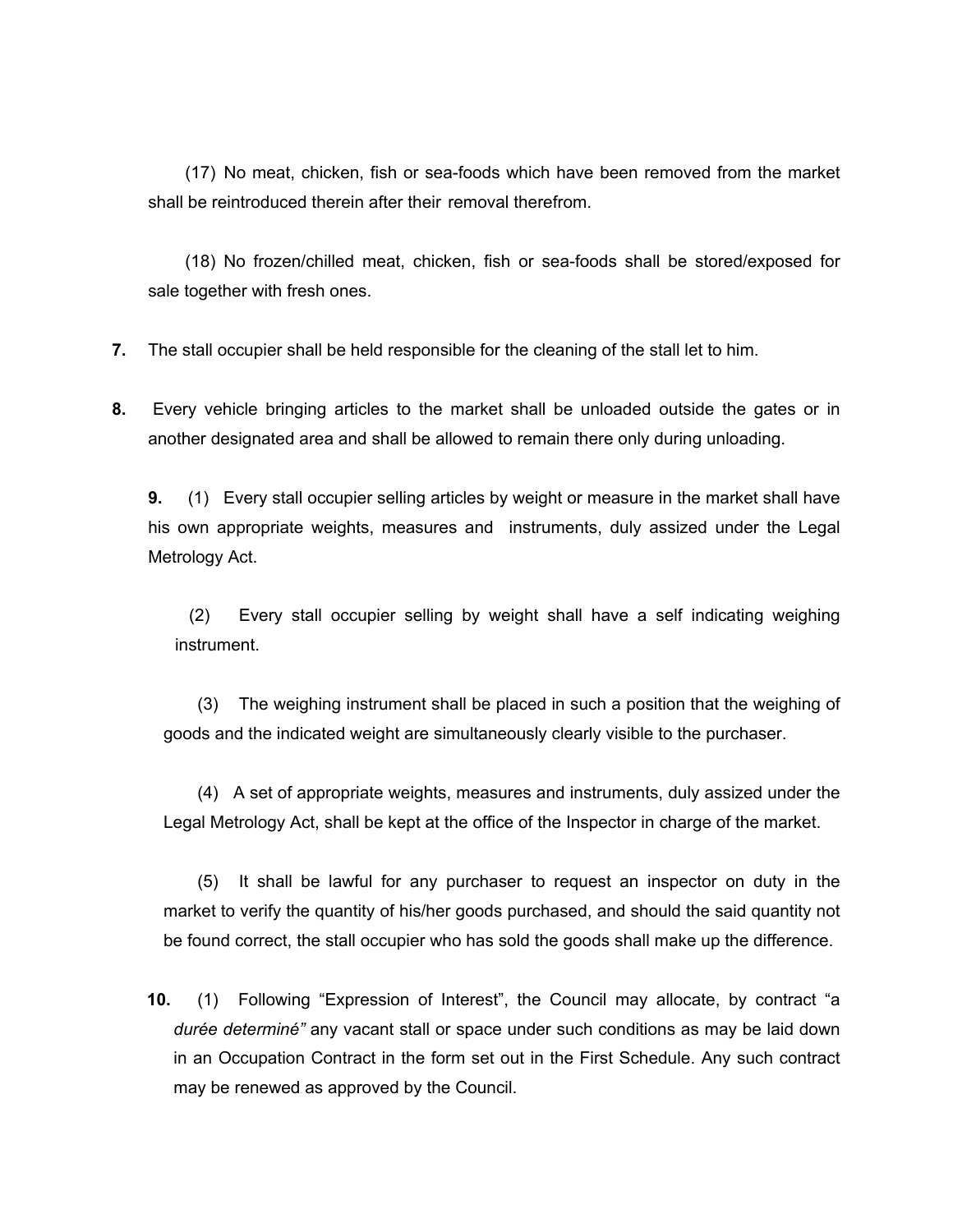(2) (a) Every stall occupier shall whilst working on their stall wear conspicuously the identification badge issued to him/her by the Council.

(b) Every stall occupier shall forthwith surrender their identification badge to the Chief Health Inspector whenever he ceases to hold his stall. In case of death, the surviving spouse/heirs shall be responsible for the surrendering of the badge.

(c) Every stall occupier shall meet the expenses of another badge as a result of its lost or any damage cause thereto.

 (d) The stall occupier shall not under any circumstances whatsoever remit or give to any person his/her badge.

 (3) (a) A stall occupier may employ such persons (limited to 2) as may be necessary to assist him/her and the said person shall be held responsible for all contraventions occurring during the absence of the stall occupier.

 (b) The name of the employee shall be notified to the inspector who shall thereupon issue an identification badge to the employee by the Council.

 (c) All registered employee working on a stall shall wear conspicuously the identification badge issued to him/her by the Council.

 (d) All registered employee shall forthwith surrender their identification badge to the Chief Health Inspector whenever he/she cease to work on a stall. In case of death, the badge should be returned back to the Council.

 (e) Meet the expenses of another badge as a result of its lost or any damage cause thereto.

 (f) The registered employee shall not under any circumstances whatsoever remit or give to any person his/her badge.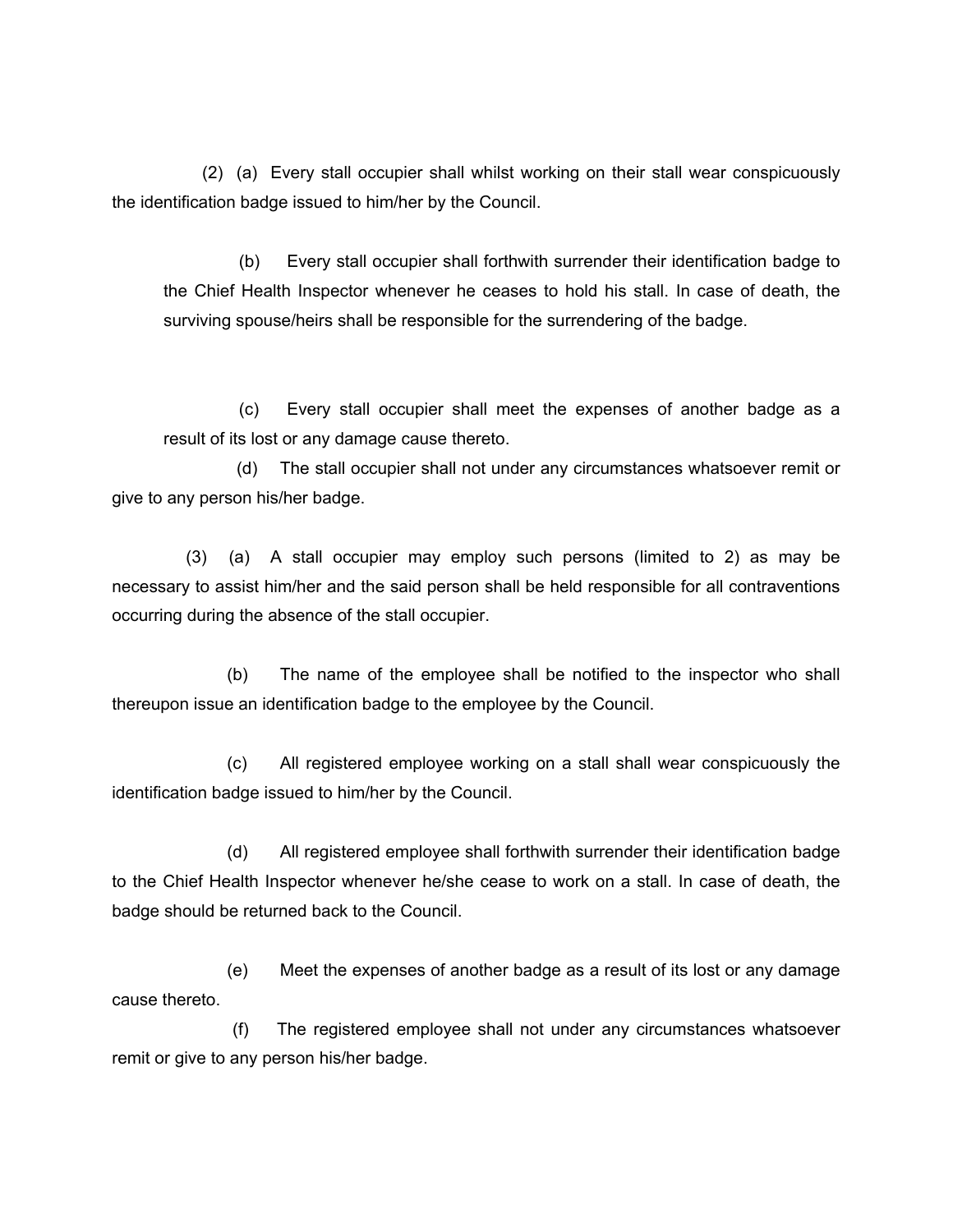(4)No stall or space allotted to a stall occupier shall be sublet/be assigned to another person.

**11.** (1) It shall be an offence for any person including the holder of the trade fee receipt, permit or other authorization issued under an enactment to sell whether by hawking or otherwise or to expose or offer for sale any goods/articles at any place within the Council area situated at less than a radius of 500 metres from the market.

(2) Paragraph (1) shall not apply to traders operating inside a commercial premises paying a fee to the Council in respect of classified trades as specified in the Twelfth Schedule of Local Government Act 2011 and auctioneers and or any permits issued by the Council.

**12.** (1) No person shall write, paint, scribble or stick bills or posters on any wall, fixture or part of the market or to cause any damage to any building, outhouse, or construction forming part of an annex to the market or to any object contained therein.

(2) No person shall feed birds and animals or allow food articles to be exposed in such a way that they get access to them.

(3) No stall occupier shall store, display or sell in the market any explosive materials, fireworks, hazardous liquids, bulk gases or any substance which might be a source of danger to anyone attending the market.

**13**. (1) An inspector may take such measures as may be necessary to maintain order in the market and to ensure that these regulations are complied with.

(2) For the purpose of paragraph (1), an inspector may -

- (a) seize and detain or destroy any article which is not an authorised article and which is exposed for sale in the market;
- (b) seize and destroy any article which is unfit for sale; or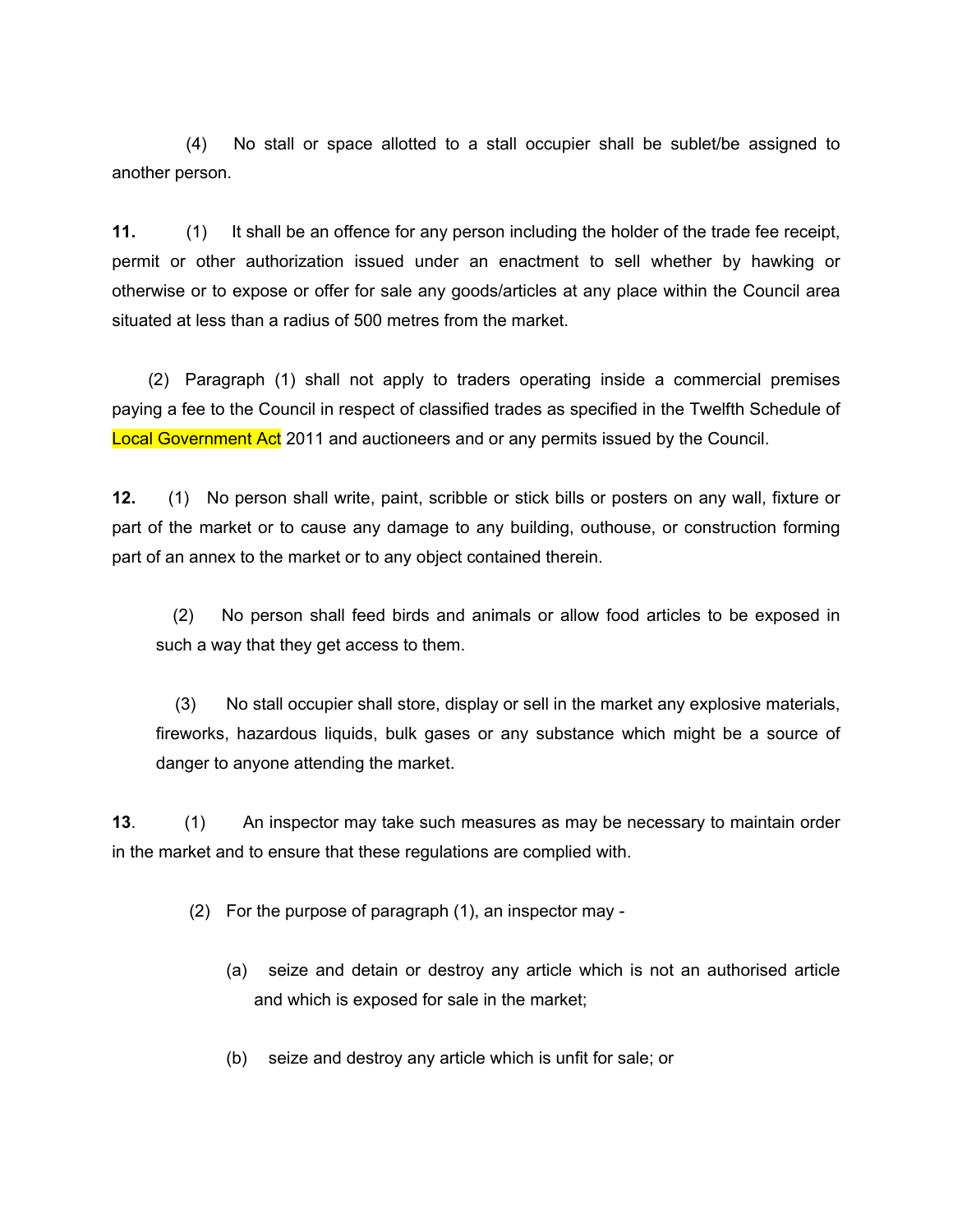(b) give such directions to a stall occupier as he considers necessary.

(3) Every stall occupier shall comply with a direction given to him/her pursuant to paragraph (2) (c).

**14.** Every stall occupier or employee shall, at all times, keep clean and tidy the stall occupied by him/her, including such places used for the storing of goods/foods.

**15.** (1) Every stall occupier who shall employ another person/s to sell in his/her place shall declare the fact to the Inspector in Charge of the market who shall inscribe the name, age and address of the said person in a register to be kept especially for that purpose.

 (2) Every stall occupier shall produce a recent passport size photograph of the said employee for the purpose of registration.

**16.** No stall occupier shall allow children or any person not registered as an employee to stand behind any stall in the market.

**17.** (1) No person in the market shall —

- (a) spit on the ground or beg;
- (b) play music in such a way so as to incommodate his neighbours or any member of the public;
- (c) stay inside the market premises once the market is closed;

(d) store any goods or article behind a stall, unless, in the exercise ofhis/her trade as stall occupier or employee;

- (e) bring in the market any dog or other animals;
- (f) wash any utensils inside and/or within the precincts of the market.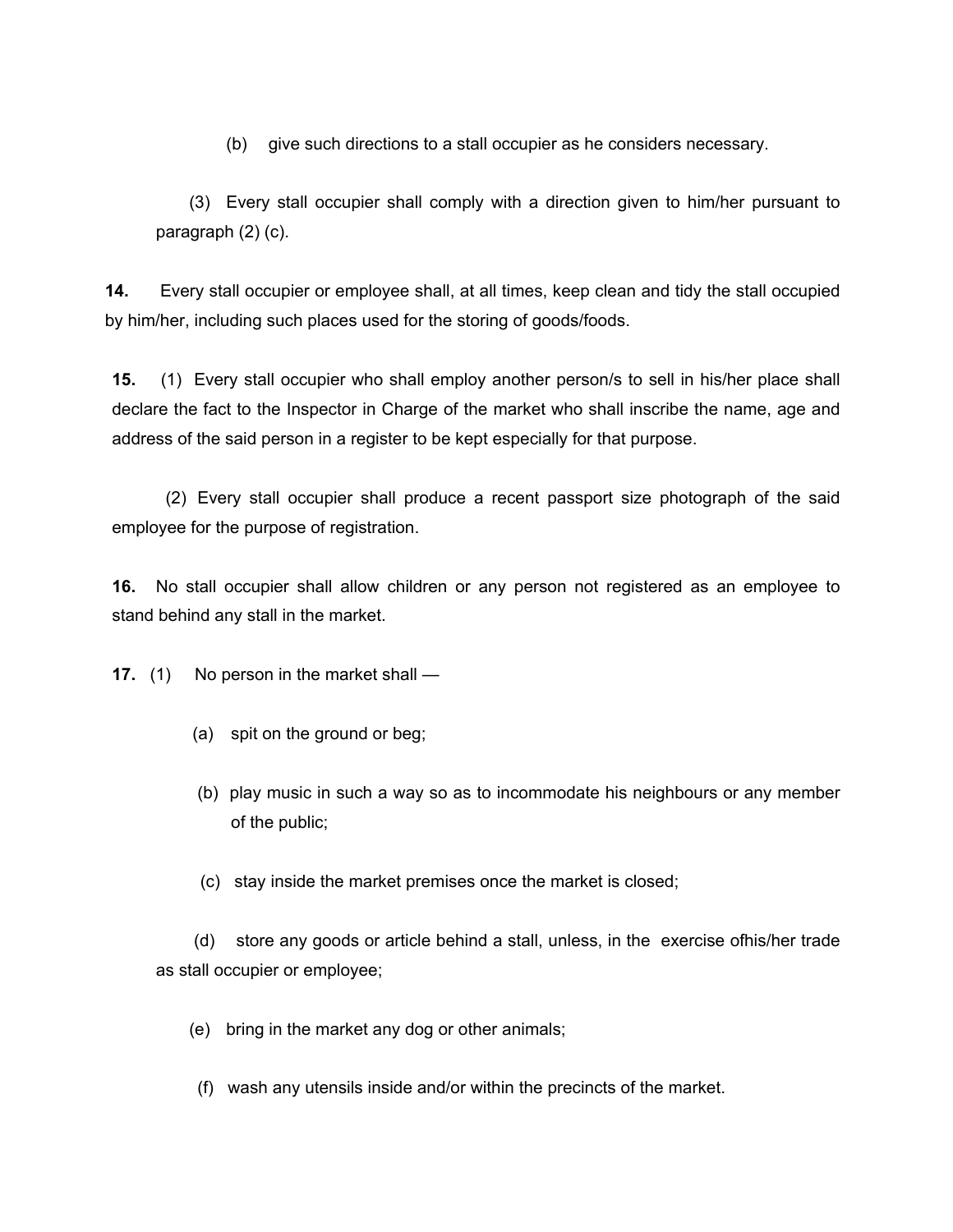(2) It is strictly forbidden to leave behind any personal belongings or articles of any kind or description inside the market after the closure of same.

**18.** No foodseller or breadseller shall -

- (a) sell any cooked food or bread except in clean covered receptacles adequately protected from flies, insects, dust, dirt or any other form of contamination;
- (b) use any newspapers, magazines for the wrapping of cooked food or bread but rather used white paper or plastic wrappers for that purpose;
	- (c) handle any cooked food or cake except with proper utensiIs approved by the Inspector.

**19.** If any stall occupier or his employee hinders, persists, obstructs or molests, with or without force or violence, any Municipal Councillor, or the Chief Executive, or any Inspector, it shall be lawful for the Council to declare such stall, shop or place temporarily vacant, pending enquiry and prosecution, if any, and final decision of the competent court. All articles exposed for sale therein shall be removed at once and, if not so removed, shall be forfeited.

**20.** The stall occupier shall sell or offer for sale only the item/s mentioned in the contract signed between himself and the Council.

**21.** Any stall occupier shall carry his activity in such a way so as not to incommodate in any way whatsoever the neighbouring stall occupiers.

**22.** (1) Any person who contravenes these regulations shall commit an offence and shall, on conviction, be liable to a fine not exceeding 25,000 rupees.

(2) such person may be prosecuted by the Council, the Chief Executive or any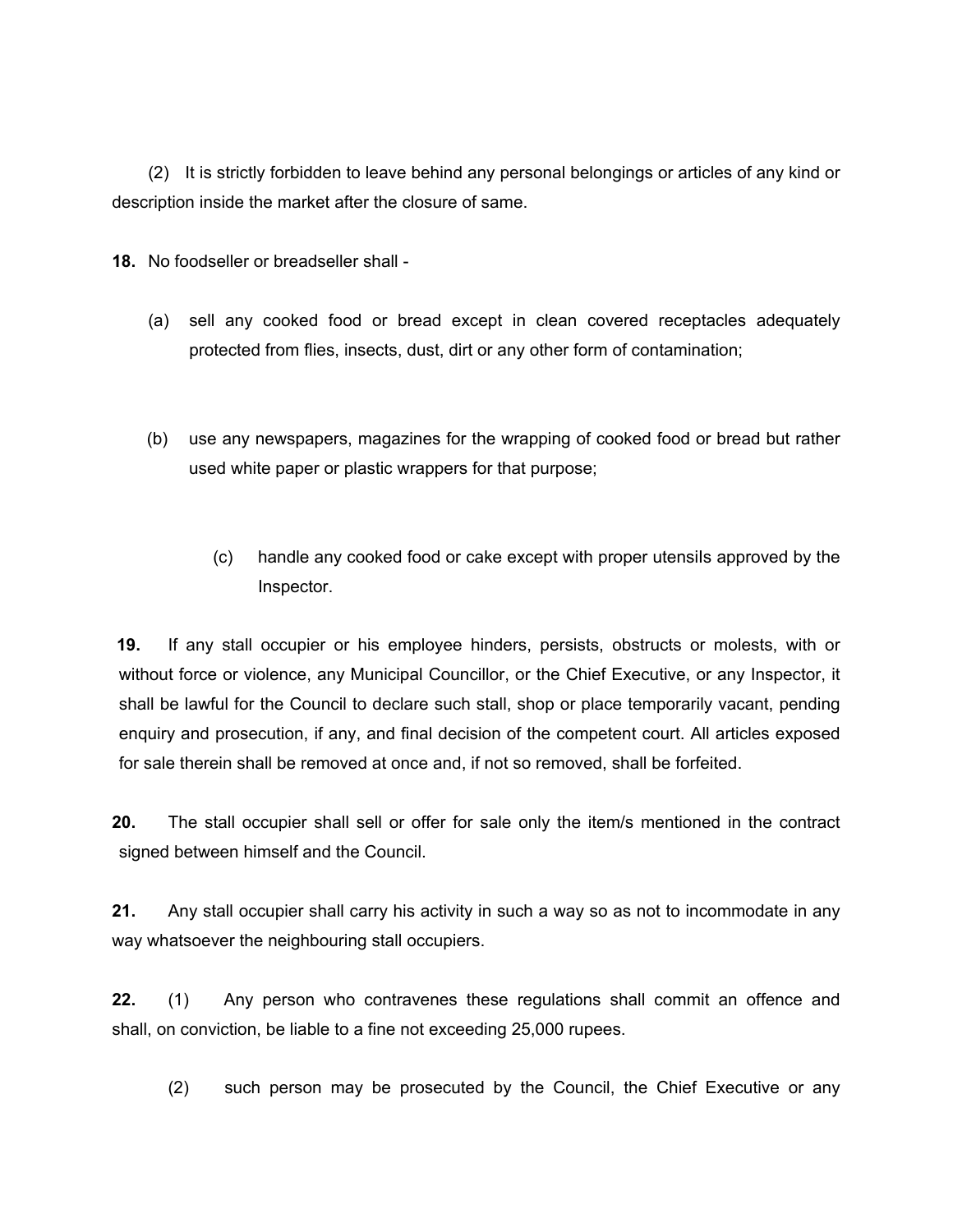Municipal Inspector without prejudice for any offence he may have committed against any law, Act or Regulations.

(3) Any article being the subject matter of a contravention of the above regulations may be seized by the Lord Mayor, Chief Executive or any Inspector and may be confiscated or forfeited and disposed in such manner as the Court may direct.

**23.** These regulations shall be in addition to, and not in derogation of, any regulations made under an Act relating to the sale of food for human consumption.

**24.** These regulations shall come into operation on 15 December 2011.

**25.** The Port Louis (Municipal Markets) Regulations 1993 are revoked.

Made by the City Council of Port Louis on 15 December 2011.

**Expiry Date……….**

## **FIRST SCHEDULE**

## **Occupation Contract**

# **CITY COUNCIL OF PORT LOUIS MUNICIPAL MARKET/FAIR CONTRACT FORM**

#### Between

THE CITY COUNCIL OF PORT LOUIS, represented by its Lord Mayor, …………………. ………………………………………………………………………………………………………… and its Chief Executive,…………………………………………………………………………… having its registered office at the City Hall, Jules Koenig Street, Port Louis, hereinafter referred to as the "City Council",

**PARTY ON THE ONE PART**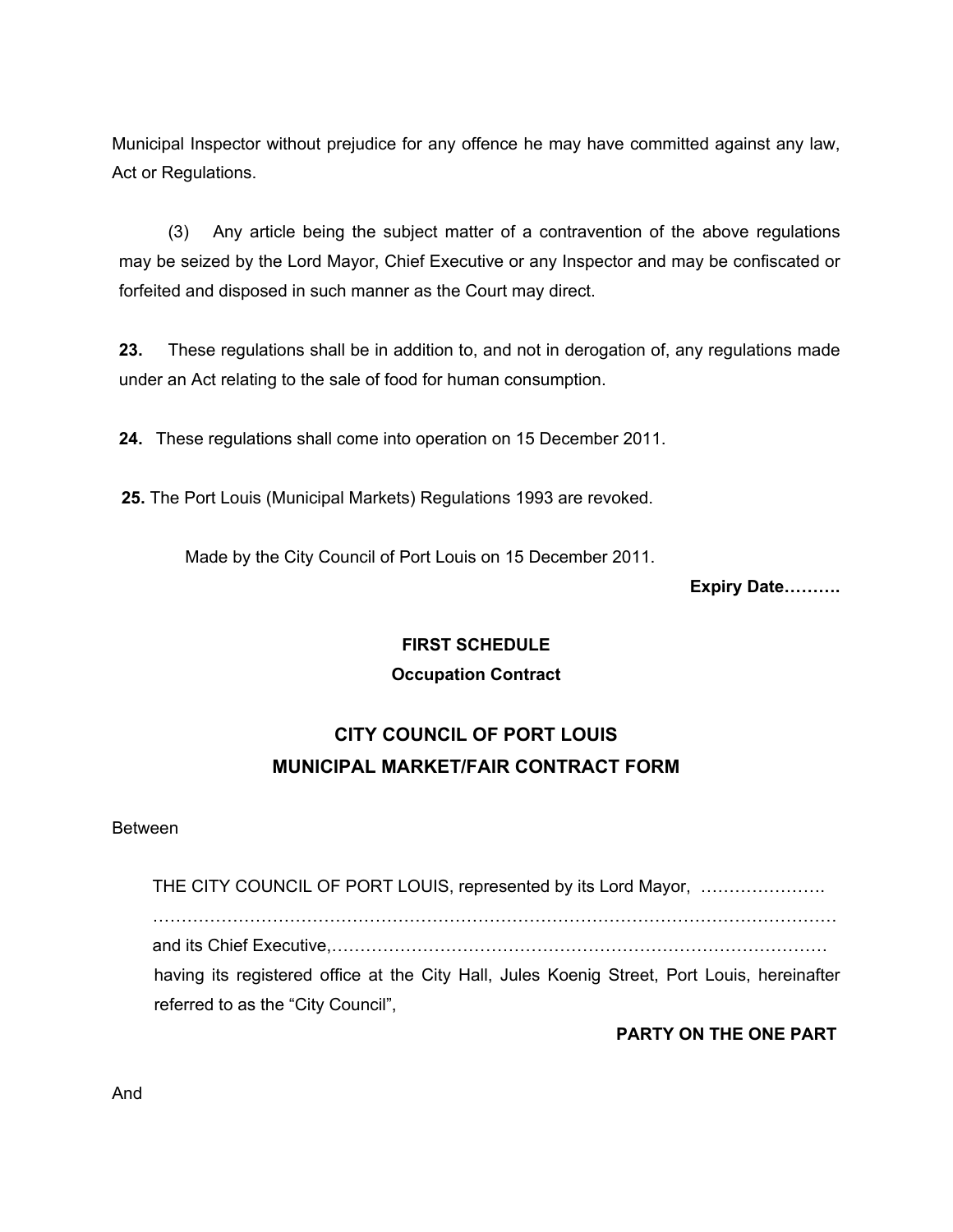……………………………………………………………………………………………….holder of National Identity Card number …………………………………………………….……….issued on ……………… hereinafter referred to as the "stall occupier",

## **PARTY ON THE OTHER PART**

## **IT HAS BEEN STIPULATED, AGREED AND COVENANTED AS FOLLOWS:-**

## **1.0 RIGHT OF OCCUPATION**

- 1.1. The City Council grants 'to the stall-occupier the right of occupation (herein-after referred to as the "right of occupation") of stall no. ……….……………….(herein-after referred to as the "stall") in the …………………………………………………………… section in the ……..... ………………………………………………………………………………….Market/Fair; situated at ............................., Port Louis, under the terms and conditions set out below.
- 1.2. The right of occupation is granted for the exclusive use of the Stall only and at no time, shall the stall occupier occupy any other space in the Market/fair under this present contract. The stall occupier shall confine himself for the purpose of his trade to the space allotted to him by the City Council.

## **2.0. PURPOSE**

2.1 . The stall occupier shall occupy the stall for the sole purpose of selling ………………only and shall have no right to sell any other products in the stall.

## **3.0 DURATION AND RENEWAL**

3.1. The right of occupation shall be for a period of ………………………….. Year(s) from the …………………………to the ………………………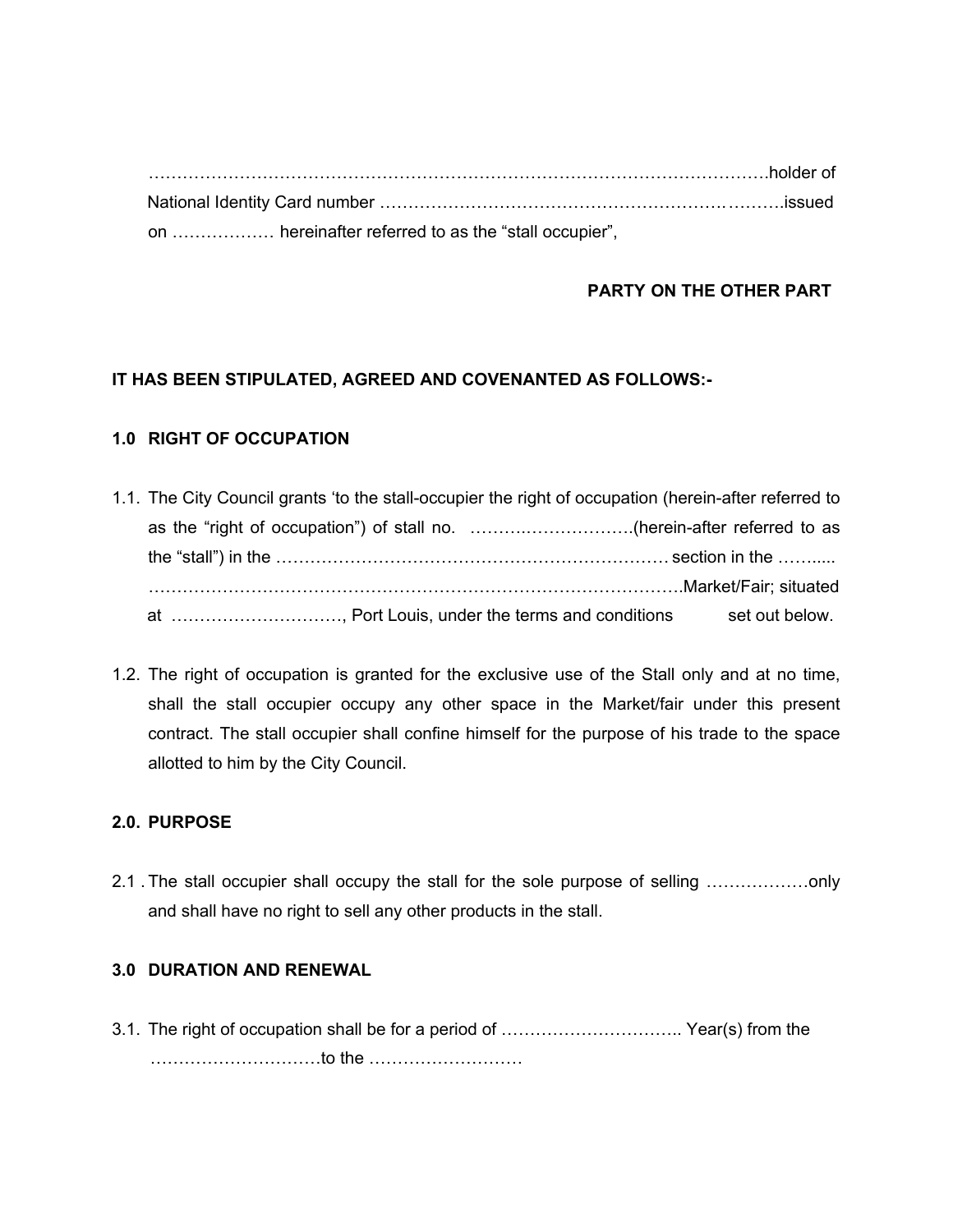- 3.2. At its expiry, the right of occupation may be renewed, at the option of the City Council; such renewal may also be upon such revised terms, conditions, periods and/or fees, if any, as may be determined by the Council;
- 3.3. In case there are any revised terms, conditions, periods and/or fees, the proposed revision(s), shall be notified in writing to the stall occupier, 60 days before the determination of the right of occupation; For this purpose, the letter containing the proposed revision(s) shall be posted at the address, herein-below set out, of the stall-occupier.
- 3.4. In the event that the stall occupier accepts to renew the right of occupation and accepts all the revised proposals, if any, the stall occupier shall, accordingly, enter into a new contract with the City Council at the expiry of the right of occupation:
- 3.5. In the event of non-acceptance and/or of refusal to sign the new contract, the right of occupation shall be terminated "ipso facto" and the stall occupier shall vacate the Stall forthwith.

## **4.0. FEES AND NON-PAYMENT THEREOF**

4.1 The right of occupation of the Stall is granted in consideration of a monthly fee (the "right of occupation fee") which amounts to Rs ………………..... and shall be paid in full and in advance by the stall-occupier by the 10th of each month starting by the 10th of the current month.

- 4.2. Such payment shall be made at the City Council of Port Louis, Cashier's Office.
- 4.3. In the event the stall occupier fails to pay the right of occupation Fee for a minimum of two months, the City Council shall send a notice (the "Notice"), by registered letter, to the stall occupier requesting him/her to settle all arrears of right of occupation Fee within a delay of 7 days from receipt of the Notice and notifying him/her that failure to do so may entail the termination of the right of occupation "ipso facto"; in case the stall occupier fails to comply with all the requirements of the Notice, the right of occupation may be rescinded "Ipso facto"; Such letter shall be sent by post or delivered at the address set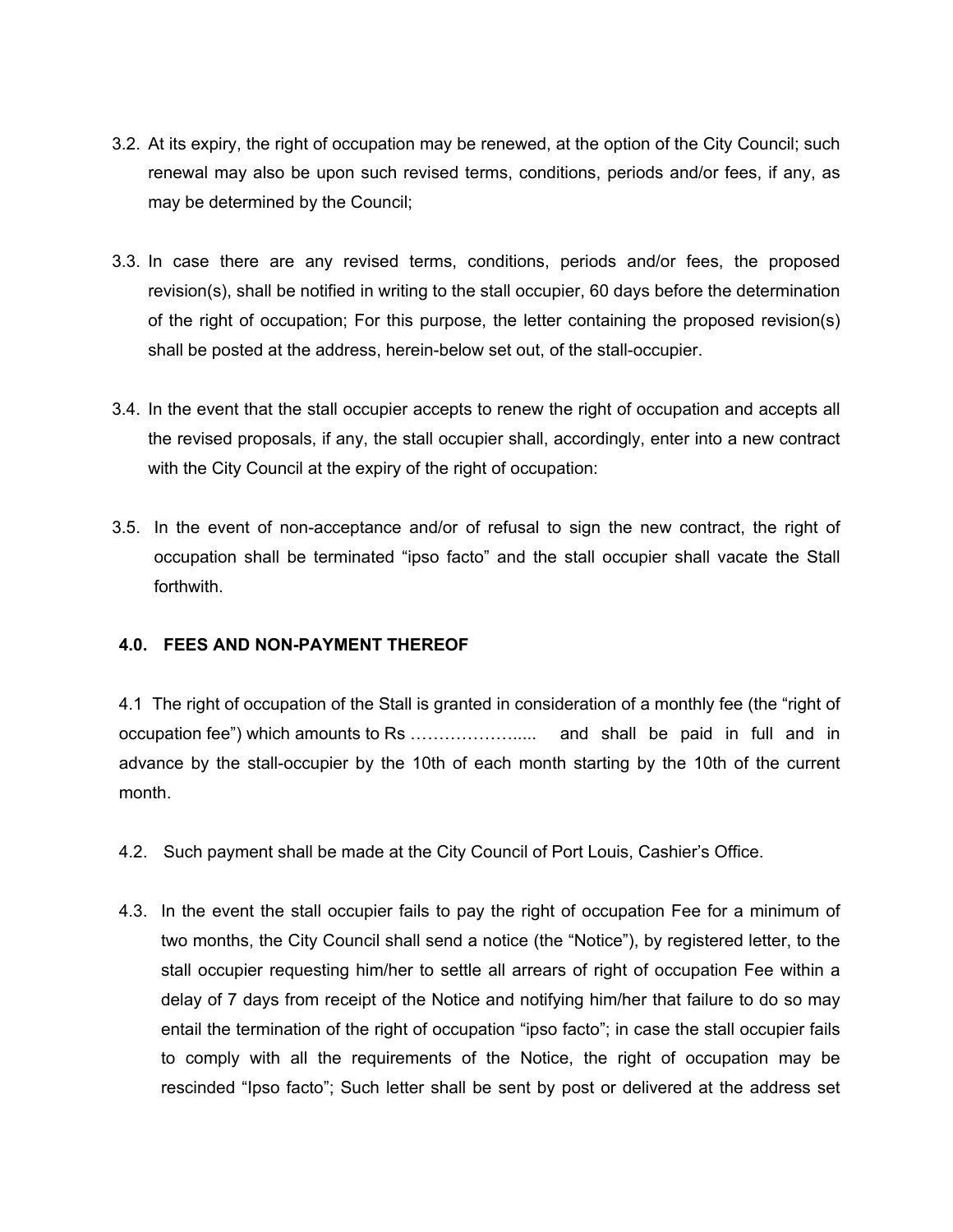out below and it shall be deemed to be sufficient service on the stall occupier.

- 4.4. Such rescission, if any, shall be without prejudice to any other action, which the City Council may lawfully be entitled to take against the stall occupier. The stall occupier shall forthwith vacate the stall and remove all articles there from. The stall occupier shall not be entitled to the payment of any indemnity or refund whatsoever.
- 4.5. The Monthly fee is paid irrespective of the yearly Trade Fee which is to be paid by the stall occupier in respect of his trade in the stall.

## **5.0***.* **SUBLETTING**

- 5.1. The stall occupier shall not be entitled to sell, transfer, cede, let, assign or otherwise dispose the right of occupation. In case the stall occupier has done any such act or acts, the right of occupation shall come to an end *"de plein droit"* without any other formality or authority and the stall occupier shall be informed accordingly by letter sent by registered post at the address set out below.
- 5.2. Such rescission shall be without prejudice to any other action, which the City Council may lawfully be entitled to take against the stall occupier. The stall occupier shall forthwith cause the stall to be fully vacated and shall cause all articles to be removed there from. The stall occupier shall not be entitled to the payment of any indemnity or refund whatsoever.

## **6.0. EMPLOYEES**

- 6.1. The stall occupier shall have the right to employ a maximum of two employees to assist him in his trade in the stall.
- 6.2. The stall occupier shall submit four passport size photographs of his/her employee/s and have the said employee/s registered officially with the Council and with the Ministry of Social Security and National Solidarity (National Pension Fund) in accordance with the National Pension Act.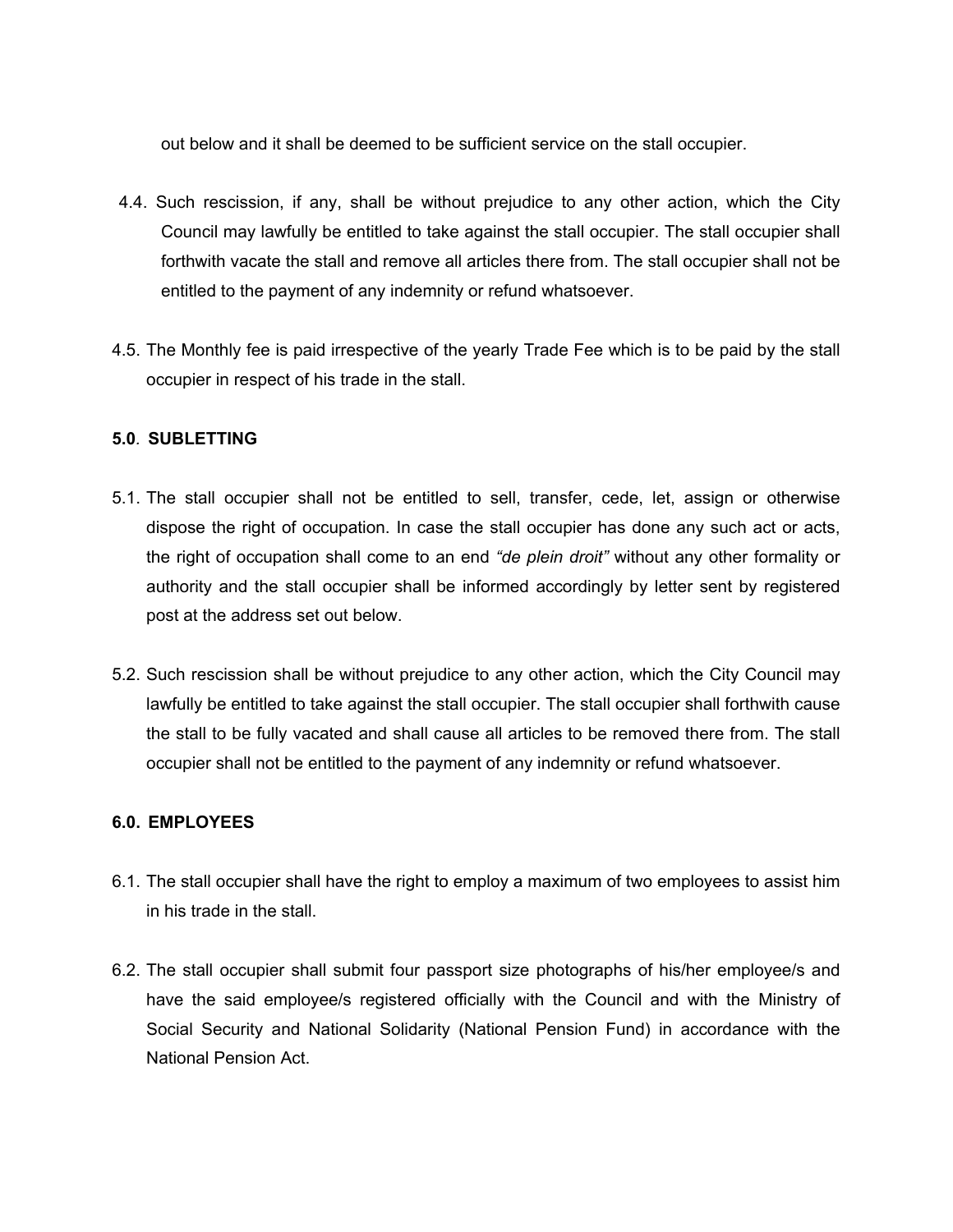6.3. Any new employee shall be properly registered as set out clause 6.2 above.

## **7.0. STRUCTURAL CHANGES AND CHANGE IN SITE/ LOCATION**

- 7.1. The City Council reserves itself the right to carry out any structural change on the stall or to alter the general layout of the market/fair without the stall occupier being entitled to any compensation whatsoever for loss of trade. or otherwise. Such right shall include any alterations, repairs should the City Council consider it advisable.
- 7.2. For the purpose of carrying out works for structural change or upon the alteration of the general layout of the market/fair, the City Council may, if it deems necessary, cause a change, whether provisional or permanent, in the site/location of any stall within the market/fair.
- 7.3. The stall occupier shall have no right, without the authorisation in writing of the City Council, to cause any change of any nature whatsoever of the stall and/or of the general layout of the market fair.
- 7.4. The stall occupier shall have no right, without the authorisation in writing of the City Council, to interchange his/her stall with any other stall occupier and with whomsoever.
- In the event the stall occupier has been authorised, in writing, to cause changes in the stall, the stall occupier shall have no right to claim any indemnity, compensation or the refund of any costs for such works; any plus value given to the stall shall accrue to the City Council. 7.5
- 7.6. In case the stall occupier vacates the stall for any reason whatsoever or in case of death of the stall occupier, no party (including the stall occupier, his/her employees, his/her heirs and assigns) shall not be entitled to the payment of any indemnity, compensation, plus value or any damage such as for the construction and installation of protective shutters, shelves, counters, working tables, etc. and or other works of any nature,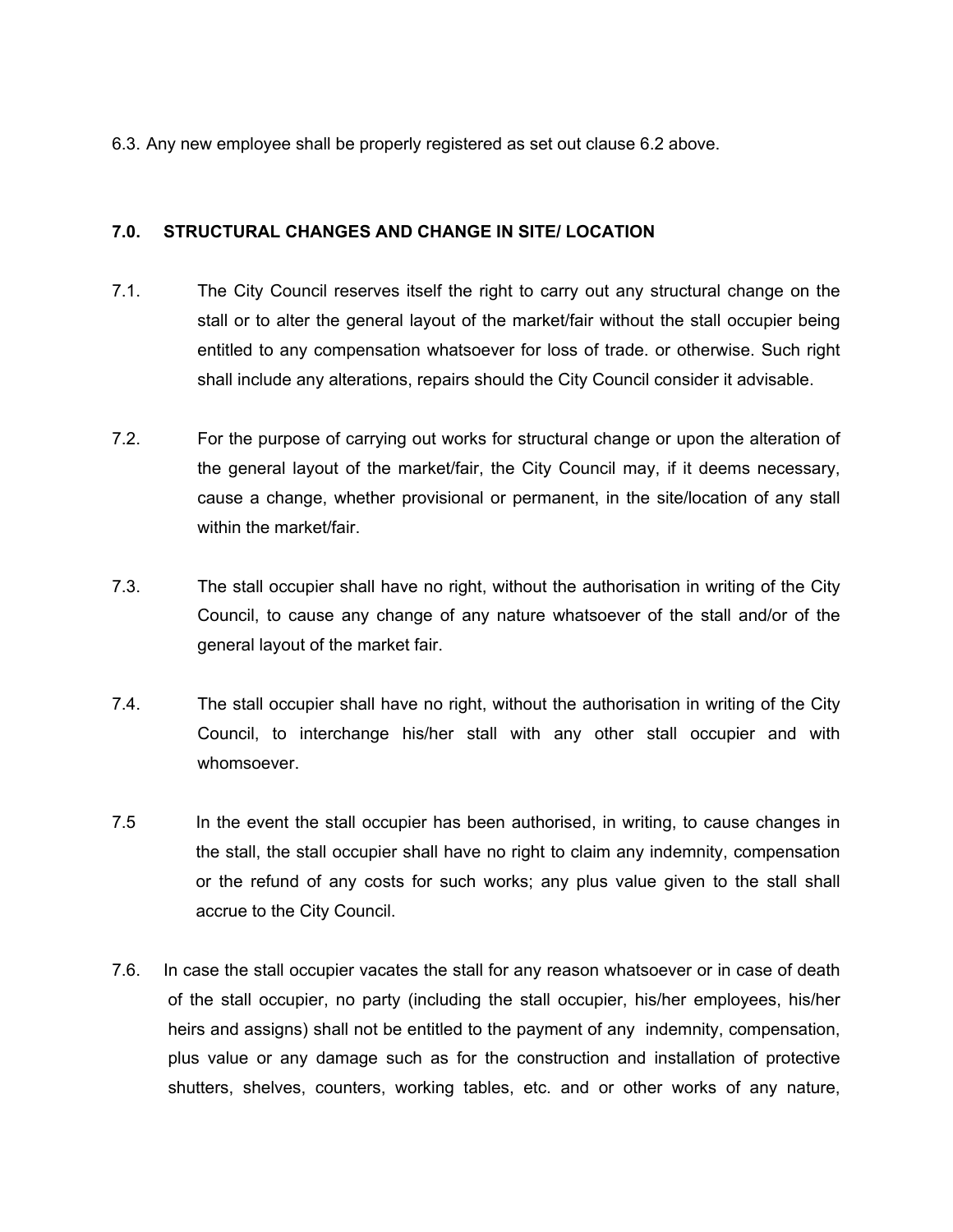carried out and which shall remain forever the property of the City Council.

## **8.0 ELECTRICITY AND OTHER CHARGES**

- 8.1. In case the stall occupier requires for the purpose of his trade electricity, water or any other services, he shall apply to the City Council in writing who may grant him such authorisation and give him such directions as it may deem fit and proper. All costs, charges, etc. shall be at the stall occupier's costs and expenses. Pending the installation of individual meters by the Central Electricity Board/Central Water Authority, the stall-occupier agrees to contribute, to refund or to pay back to the City Council such sum of money for his share of electricity/water used in his trade and consumed by him. He or she will have to settle same regularly within 10 days as from the date the claim has been sent to him. The City Council shall not be responsible at all for any damage, prejudice or inconvenience that the stall occupier may suffer in case the electricity/water supply is disconnected or cancelled for any reason whatsoever.
- 8.2. In the event the stall-occupier fails to refund the City Council for a minimum of two months, any charges of electricity and/or water paid by City Council on his behalf, the City Council shall send a notice (the "Notice"), by registered letter, to the stall occupier requesting him/her to settle all arrears thereof within a delay of 7 days from receipt of the Notice and notifying him/her that failure to do so may entail the termination of the right of occupation "ipso facto"; in case the stall occupier fails to comply with all the requirements of the Notice, the right of occupation may be rescinded. Such letter shall be sent by post or delivered at the address set out below and it shall be deemed to be sufficient service on the stall occupier.

## **9.0 RELOCATION AND CLOSURE**

9.1. In the event that the City Council has, for any reasons whatsoever that it may deem fit, to relocate the Market/Fair to another location, the City Council shall notify the stall occupier and shall, as far as practicable, give to the stall occupier an alternative stall in the new relocated site.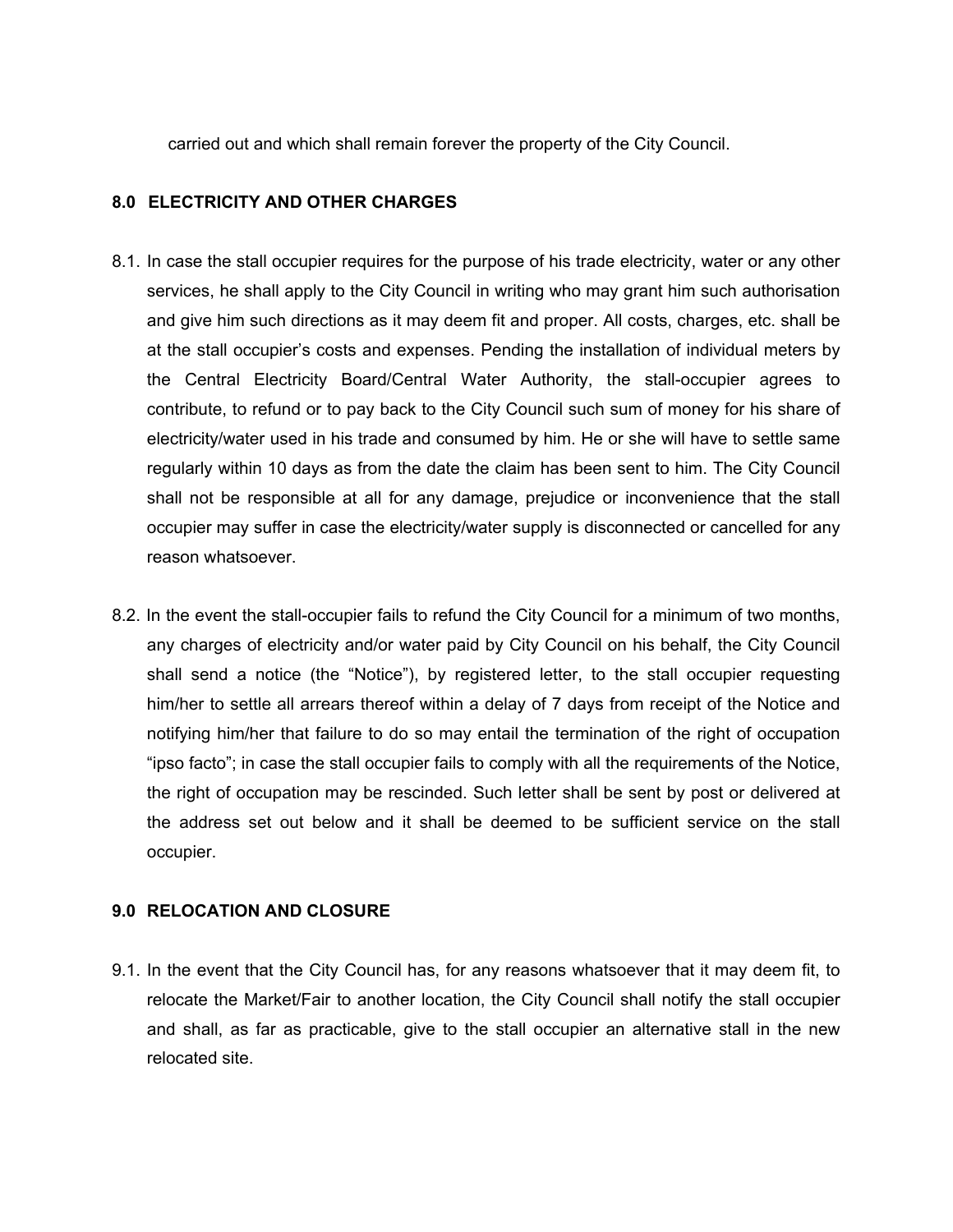- 9.2. In the event that the City Council has, for any reasons whatsoever that it may deem necessary, to close the Market/Fair or any part thereof, the City Council shall notify the stall occupier and may, as far as practicable, give to the stall occupier an alternative stall at another site.
- 9.3 In case no alternative stall is available, as set out in clauses 9.1 and 9.2 above, the stall occupier shall vacate the stall at such date as the Council may direct. Such vacation shall be without any compensation.

#### **10.0 DEATH OF STALL OCCUPIER**

- 10.1 The stall occupier's death shall put an end to the contract binding him to the City council and The City Council shall have the right to take back the possession of the stall immediately.
- 10.2 In case the stall occupier passes away, any of his/her heirs must immediately inform the Council about the demise of the stall occupier and produce the act of death.
- 10.3 On humanitarian grounds, the City Council is agreeable that any of ascendant, descendant or surviving spouse, continue the right of occupation of the stall until the expiry of the Trade Fee for the current year only provided that the stall occupier herewith appoints his successor as per clause 10.4 below. In case no appointment is made, the right to continue to occupy the stall until the expiry of the Trade Fee for the current year shall not be applicable.
- 10.4 The stall occupier hereby appoints as his successor ………….. being his ascendant/descendant/surviving spouse to continue to occupy the Stall until the expiry of the Trade Fee for the current year.
- 10.5At the expiry of the Trade Fee for the current year, the right of occupation shall lapse ipso facto and the Successor shall have to vacate the stall.

10.6 The City Council may allocate, after the aforesaid authorisation set out in clause 10.3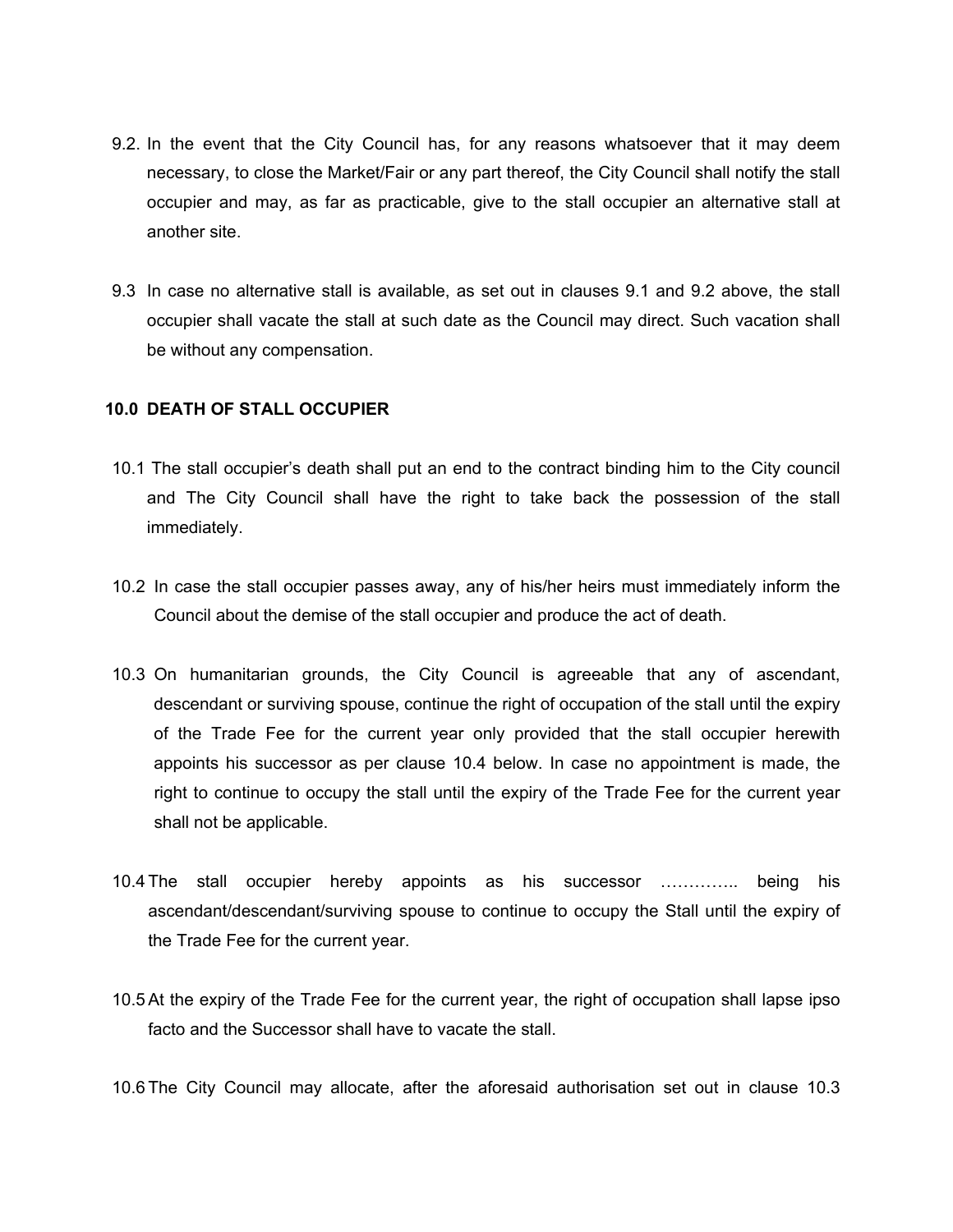above has lapsed, the stall to a heir of the stall occupier for the remaining period of the right of occupation provided that the heir —

- (i) submits a transfer requesting respect of the occupier of the stall;
- (ii) has reached his/her 18th birthday at the time of submission of the transfer request;
- (iii) submits a written consent of all the heirs, if any, entitled to the estate and succession of the late stall occupier together with a copy of the respective identity cards of each of the heirs;
- (iv) produces a copy of his identity card and a copy of the affidavit of succession of the late stall occupier.
- (v) is not already the holder of any stall, shop or other place inside a market or fair;

## **11.0 COMPLIANCE**

- 11.1All the provisions contained in all Municipal Markets/Fairs Regulations made under the Local Government Act shall apply to all markets/fairs generally and the stall occupier and his employees, successors and/or heirs shall comply therewith.
- 11.2Should the stall occupier be found guilty by a Court in virtue of a contravention of regulations or of any other enactment relating to trade in the market/fair, the Council may rescind the contract by notice in writing and without any judicial or extra judicial process. In that case, the stall-occupier shall forthwith vacate the stall and remove all articles there from. He shall not be entitled to receive any indemnity whatsoever from the City Council.
- 11.3 In case the stall occupier and/or his successor and/or his heir provide false or incorrect information, the City Council may rescind the right of occupation "ipso facto".
- 11.4Should the stall occupier fail to comply with any one of the abovementioned Clauses, the City Council shall send a notice (the "Notice"), by registered letter, to the stall occupier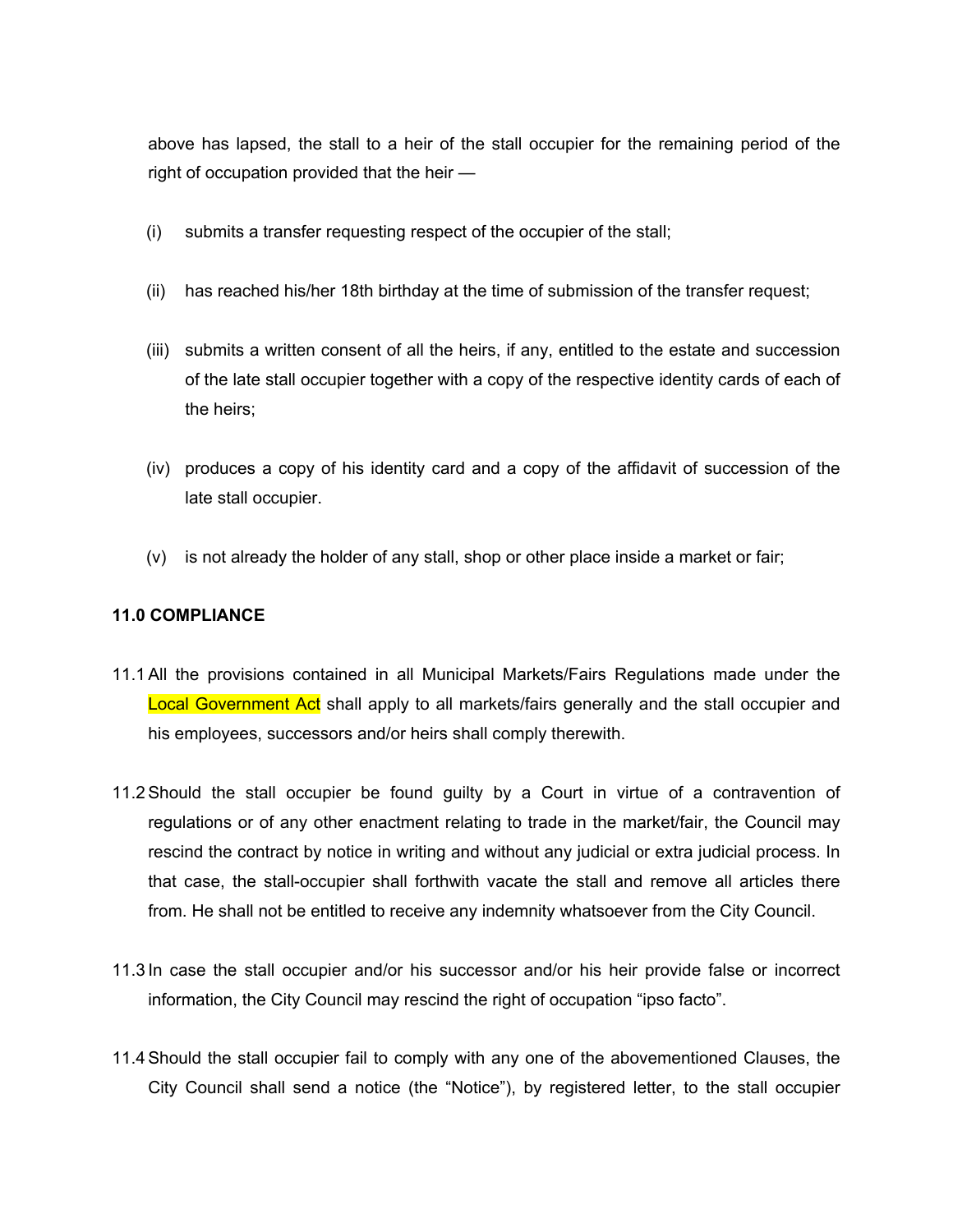requesting him/her to comply with the clause within a delay of 7 days from receipt of the Notice and notifying him/her that failure to do so may entail the termination of the right of occupation "ipso facto"; in case the stall occupier fails to comply with all the requirements of the notice, the right of occupation may be rescinded "ipso facto". Such letter shall be sent by post or delivered at the address set out below and it shall be deemed to be sufficient service on the stall occupier.

## **12.0 SERVICE**

12.1All letters, notices or other correspondence shall be deemed to have been properly effected if delivered to the stall occupier at the following address ………………………………………..

Made in duplicate and in good faith at the City Council, Port Louis, this ...................day of ………….

LORD MAYOR CHIEF EXECUTIVE (STALL OCCUPIER)

………………………….. ……………………… …………………………..

**PARTY ON THE ONE PARTY PARTY ON THE OTHER PART**

**--------------------------- SECOND SCHEDULE**

[Regulation 2]

## **IDENTIFICATION BADGE FOR STALL-OCCUPIER**

**The …………………….. Market/Fair**

| Photo of              |
|-----------------------|
| <b>Stall Occupier</b> |
|                       |